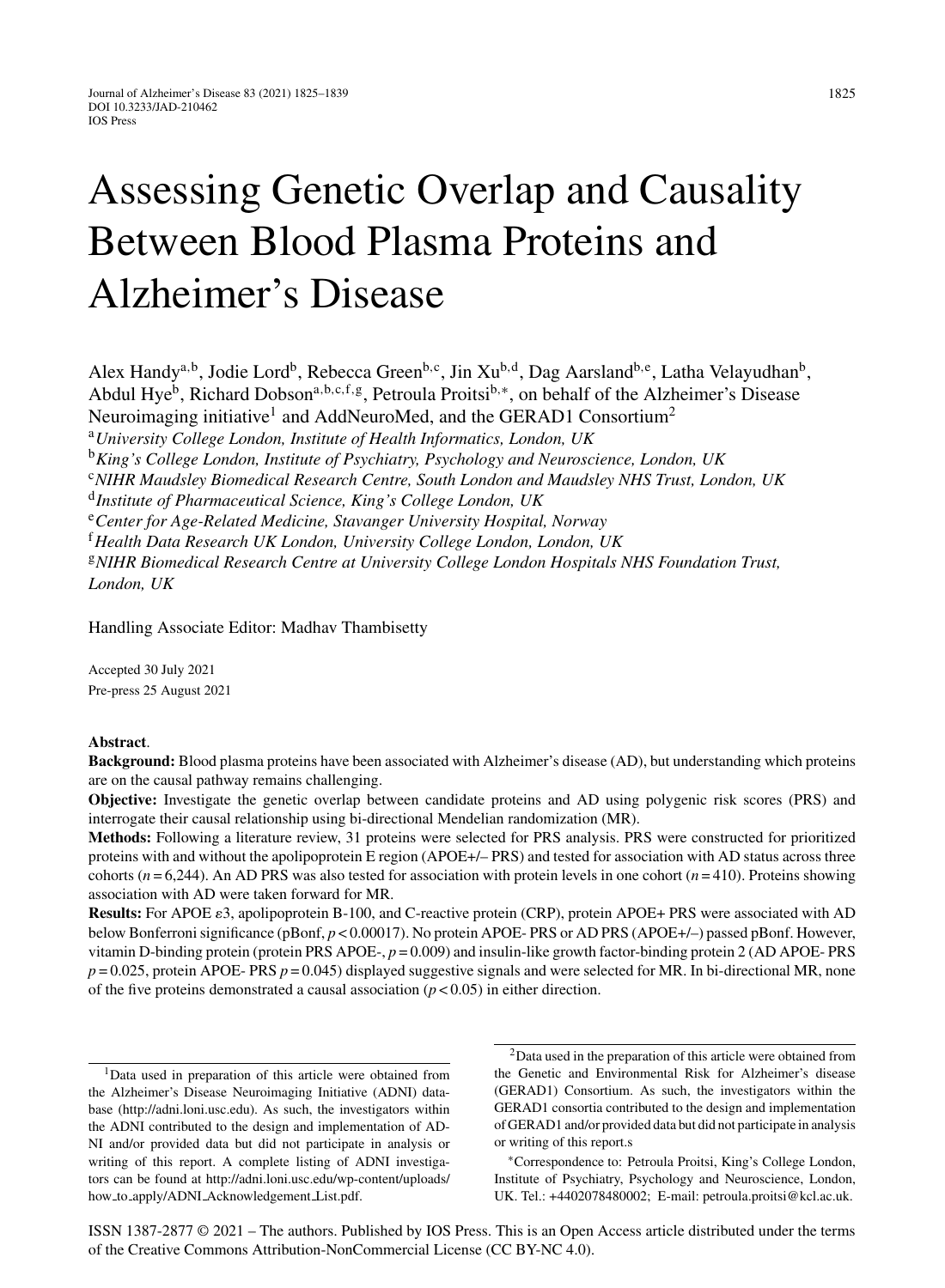**Conclusion:** Apolipoproteins and CRP PRS are associated with AD and provide a genetic signal linked to a specific, accessible risk factor. While evidence of causality was limited, this study was conducted in a moderate sample size and provides a framework for larger samples with greater statistical power.

Keywords: Alzheimer's disease, apolipoprotein B-100, apolipoprotein E, blood proteins, C-reactive protein, insulin-like growth factor binding protein 2, mendelian randomization analysis, polygenic trait, vitamin D-binding protein

## **INTRODUCTION**

Over 50 million people currently live with dementia worldwide, a figure forecast to rise to 152 million by 2050 as global populations live longer [1]. The most common form of dementia is late-onset Alzheimer's disease (AD) [2], where individuals suffer severe, progressive cognitive decline and a range of neuropsychiatric symptoms [3] from their mid 60s until death. AD is a highly heritable [4], polygenic trait [5, 6] with a wide range of known genetic and environmental risk factors [7, 8]. However, the precise etiology of AD remains unexplained [9] and no disease altering treatments exist [10, 11].

Endophenotypes representing traits closer to a hypothesized biological risk factor can help unpack AD etiology and provide accessible targets for intervention. For example, a wide range of blood plasma proteins have been associated with AD [12] and provide a potential avenue for disease diagnosis and treatment. Promisingly, prediction of AD diagnosis using plasma levels of amyloid- $\beta$  (A $\beta$ ) [13] and tau [14] is improving toward clinical level. However, measuring known AD protein neuropathological end-products  $(A\beta$  and tau) provides limited explanation of how other plasma proteins may mediate AD risk. For example, Kiddle et al.'s systematic review identified that four proteins (apolipoprotein E (APOE), alpha-2-macroglobulin, complement C3, and alpha-1-antitrypsin) were associated with AD in at least five cohorts [12]. APOE and the complement pathway have been consistently implicated in functional and genetic studies of AD risk [15, 16] and recent Mendelian randomization (MR) studies suggest lower levels of APOE and complement C3 in plasma may be causal for AD [17, 18].

One way to explore the role of plasma proteins further is to assess their genetic overlap with AD. Recent improvements in protein assay technology have enabled the creation of a genetic atlas for plasma proteins [19]. Over 3,000 proteins now have publicly available genetic summary statistics [19], allowing polygenic risk scores (PRS) to be constructed for individual proteins. PRS represent aggregate genetic

propensity for a trait and so if associated with another trait imply a degree of shared genetics influences both traits. For example, a higher AD PRS has been associated with lower cognitive ability in individuals without dementia [20] and with increased levels of the promising AD biomarker p-tau181 [21]. If a protein PRS is associated with AD, this provides a genetic signal linked to a specific, accessible biological risk factor, something which remains a challenge for genome wide association studies (GWAS) [22]. PRS can also be calculated for individuals meaning protein PRS associated with AD could inform AD diagnosis prediction.

However, testing the association of PRS with a trait does not demonstrate causality. For example, a plasma protein PRS associated with AD may simply indicate shared genetic variants which effect traits or pathways unrelated to disease pathogenesis [23]. MR provides a method to test whether an exposure causally effects an outcome by using genetic variants as instrumental variables in a construct similar to a randomized control trial. This works because an individual's genes are effectively randomized at birth enabling the creation of a quasi-intervention group who have a genetic disposition for an exposure [24]. In AD, MR has demonstrated the protective effect of higher cognitive ability and educational attainment in two large scale studies [7, 25] and has indicated several blood metabolites are on the causal disease pathway [26]. For plasma proteins specifically, MR has primarily been deployed as part of large scale non-targeted, phenome-wide MR analysis [27, 28]. For example, Zheng et al. identified 111 causal associations between 65 proteins and 52 disease-related phenotypes  $(p < 3.5 \times 10^{-7})$  including sialic acid binding Ig-like lectin 3 (CD33) with AD, supporting previous GWAS results [29, 30]. While phenome-wide MR designs excel at providing a multi-trait matrix of potential causal signals, they lack the flexibility to unpack disease specific relationships. For example, 61 out of 62 proteins associated with AD at a *p*-value less than 0.05 in Zheng et al. were tested using the Wald Ratio with only 1 SNP as an instrumental variable [27]. Disease specific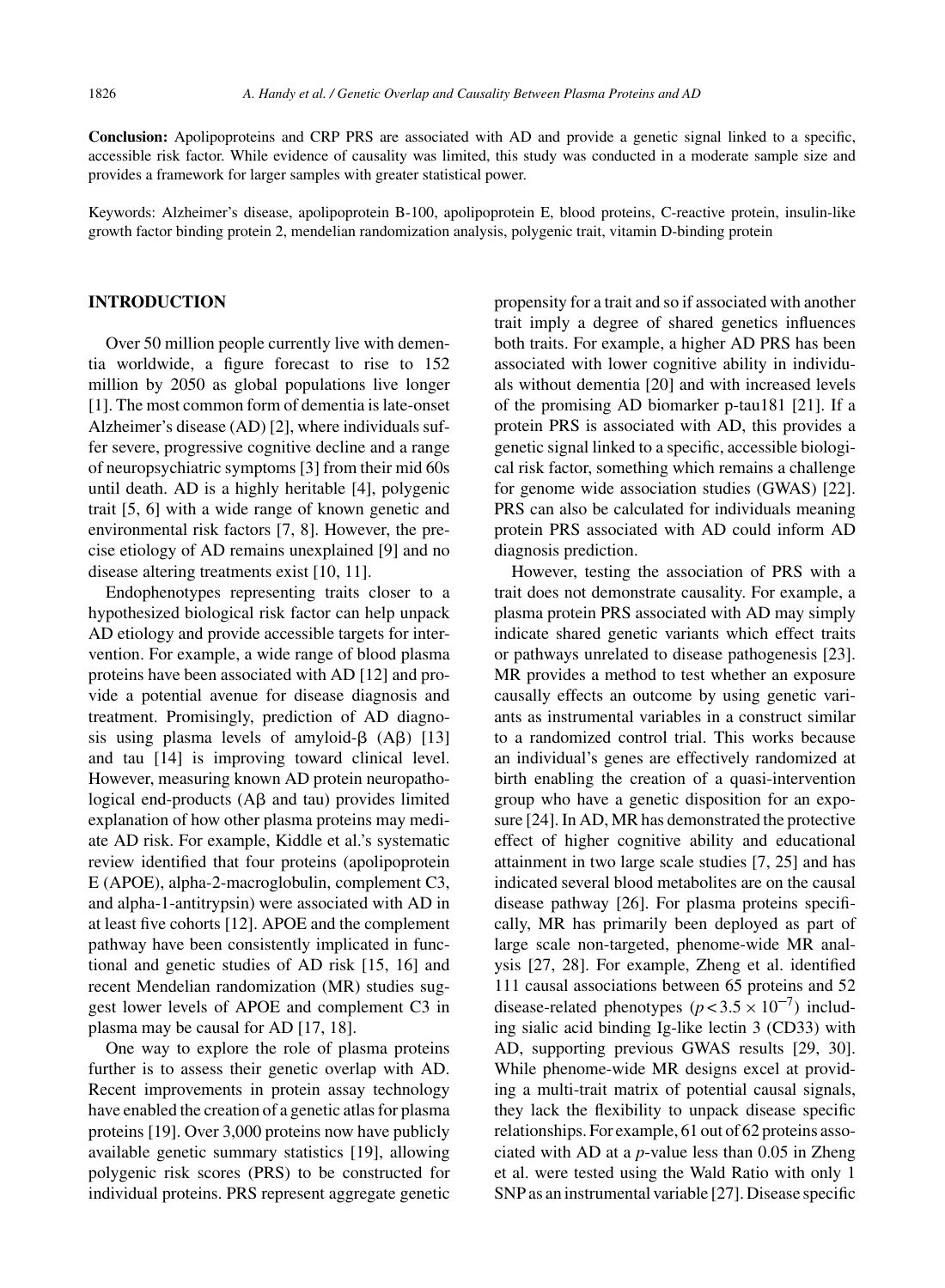approaches have more flexibility to relax assumptions which can help increase statistical power and enable more robust statistical sensitivity analyses [23].

The primary objective of this study was to explore the genetic overlap between AD and plasma proteins using PRS and to assess whether individual plasma proteins play a causal role in AD etiology using MR (see Fig. 1 for illustrative overview of study design). This study identified a shortlist of plasma proteins from existing literature that have been robustly associated with AD or AD endophenotypes and have publicly available genetic summary data. PRS models were then created for each shortlisted protein and tested for association with AD across three consortium cohorts, Genetic and Environmental Risk in Alzheimer's Disease (GERAD1), Alzheimer's Disease Neuroimaging Initiative (AD NI), and AddNeuroMed (ANM). An AD PRS was also constructed with publicly available genetic summary data from the largest case ascertained AD GWAS to date [8] and used to test each protein for bi-directional association in ANM where individual level plasma protein data was available. Lastly, for plasma proteins with PRS that demonstrated significant associations with AD (see Materials and Methods) in one or both PRS analyses, two sample

bi-directional MR was conducted to test for causality (Fig. 1).

## **MATERIALS AND METHODS**

#### *Plasma protein candidates*

A shortlist of plasma proteins was compiled for analysis from previous AD discovery studies to represent known protein candidates for genetic exploration. A panel of 163 proteins previously associated with AD or AD related phenotypes from a systematic review of 21 non-targeted human AD blood protein discovery studies up to 2014 was used as the baseline [12]. An additional literature review was then conducted to cover the period from 2014–2019 and applied the same screening criteria (non-targeted discovery studies, except for panel based studies with > 100 candidates) [12] to generate the candidate list (further details in the Supplementary Material). Proteins were then selected for the shortlist if they passed two criteria. Firstly, the association replicated in > 1 study and, secondly, genetic summary data was available for the protein from Sun et al.'s human plasma protein GWAS [19]. At the time of analysis, Sun et al. was the largest, plasma



Fig. 1. Illustrative overview of study design outlining the four key steps in the study workflow: literature review, plasma protein PRS, AD PRS, and bi-directional MR.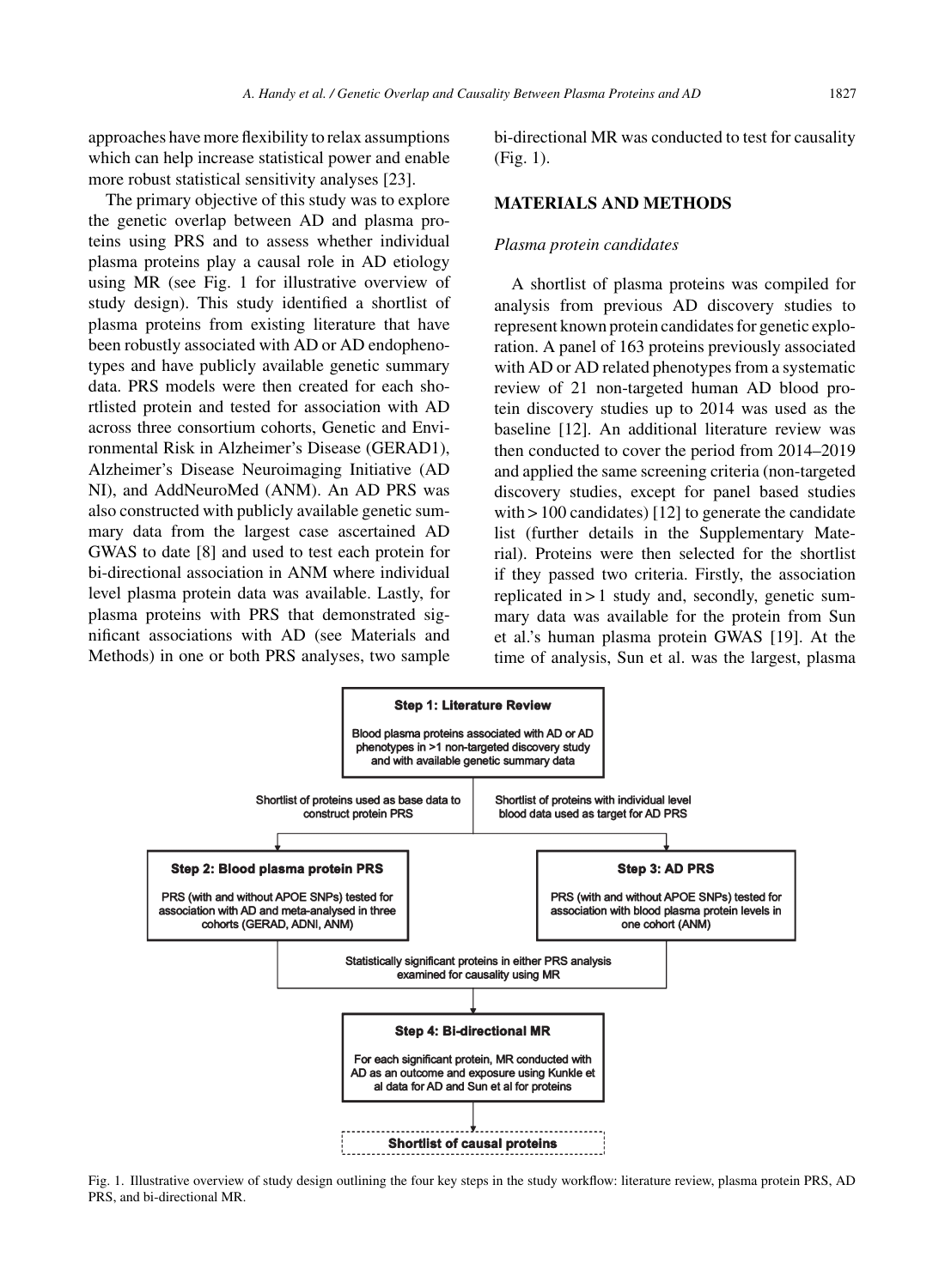protein GWAS using SomaLogic with publicly available data (downloaded and cross referenced from [http://www.phpc.cam.ac.uk/ceu/proteins/\)](http://www.phpc.cam.ac.uk/ceu/proteins/).

#### *Plasma protein data preparation*

Plasma protein genetic summary data was acquired from Sun et al.'s GWAS of 3,622 proteins in 3,301 healthy participants from the INTER-VAL study (further details in the Supplementary Material), a randomized trial of 45,000 blood donors across 25 centers in England [31]. Summary association results were made available on http:// www.phpc.cam.ac.uk/ceu/proteins/ and were downloaded for proteins on the shortlist. Files were then uploaded to Rosalind, King's College London's high-performance computing facility, for further quality control (QC) and analysis. Further QC was conducted using R.3.6.0 and was based primarily on aligning to the protocol recommended for PRS analysis [32]. Specifically, remaining duplicates, non bi-allelic and non-target data overlapping variants were removed and SNP rsIDs were added and aligned with the target dataset (see https://github. com/AlexHandy1/ad-genetic-overlap-analysis for analysis scripts). Observed SNP heritability  $(h^{2SNP})$ and cross protein genetic correlation (rg) was estimated for each protein using linkage disequilibrium score regression (LDSR) with the Python LDSC package (Version 1.0.0) sourced from <https://github.com/bulik/ldsc>.

#### *AD data preparation*

Individual level genotype data for AD cases and controls was acquired from three consortium studies: GERAD1, ADNI, and ANM.

GERAD1 is a European consortium (https://gtr. ukri.org/projects?ref=G0902227) [33]. The GERA D1 sample comprised up to 3,292 AD cases and 1,223 controls. Genetic data from a subset of 4,515 participants was made available for this analysis prior to QC (further details in the Supplementary Material).

ADNI is a longitudinal, multi-center North American study initiated in 2004 [34] and now in its fourth wave (ADNI1, ADNI-GO, ADNI2, and ADNI3) collecting clinical, imaging, genetic, and biomedical biomarkers for AD. Genetic data from 1,674 participants (not including ADNI3) was made available for this analysis prior to QC (further details in the Supplementary Material).

The ANM is a European consortium, initiated in 2008 with the aim to establish biomarkers for AD [35]. The Dementia Case Register (DCR) is a follow-up of ANM, with UK subjects recruited from the Maudsley and King's Healthcare Partners Dementia Case Register [36]. Genetic data from 1,063 participants from ANM (including DCR) was made available for this analysis prior to QC (further details in the Supplementary Material). In addition to full clinical and demographic data, 410 participants had plasma protein data. Plasma protein data was collected using SomaLogic's multiplexed, aptamer[based assay \(SOMAscan\) wit](http://www.phpc.cam.ac.uk/ceu/proteins/)h SOMAmers for 1,016 proteins. Normalized, log2 transformed residuals were used as the phenotype after regression with age, sex, batch, and 10 principal components.

For all three consortium datasets, standard genetic QC procedures were applied (removal of non-autosomal chromosomes, alleles with minor allele frequency <  $1\%$ , genotypes with call rate < 98% and Hardy Weinberg deviations at  $1 \times 10^{-5}$ ) based on protocol by Coleman [37] (further details in Supplementary Figure 1). The sample size remaining for [analysis after these QC procedures wer](https://github.com/AlexHandy1/ad-genetic-overlap-analysis)e applied is reported in the results (see Tables 2 and 3).

# *Plasma protein PRS*

A PRS was constructed with the post QC Sun et al. GWAS data ("base data") for each shortlist protein using PRSice-2 software (version 2.3.1e) [38]. PRSice automatically removes strand ambiguous SNPs and SNPs that are not present in both base and target data. SNPs were further "clumped" if LD (measured in  $r^2$ ) was > 0.1 within a window of 250 kilobases with the SNP with the lowest GWAS *p*-value within each region retained. After clumping, PRS were calculated with SNPs under 10 pre-defined *p*[-value thresh](https://gtr.ukri.org/projects?ref=G0902227)olds (5e-08, 5e-05, 5e-04, 0.0001, 0.001, 0.01, 0.05, 0.1, 0.2, 0.5, 1). PRS at all 10 thresholds for each protein were then independently tested for association with each individual AD dataset (GERAD1, ADNI and ANM) using logistic regression. Age, sex, and 7 principal components to control for population stratification were included as covariates to create a null model (covariates only), which was subtracted from the full model (covariates and PRS), to provide a Lee adjusted  $r^2$  [39] assuming an AD prevalence of 7% [40].

Protein PRS, for each selected protein, were tested for association with AD with the APOE region (992 SNPs within 750 kilobases of rs429358 on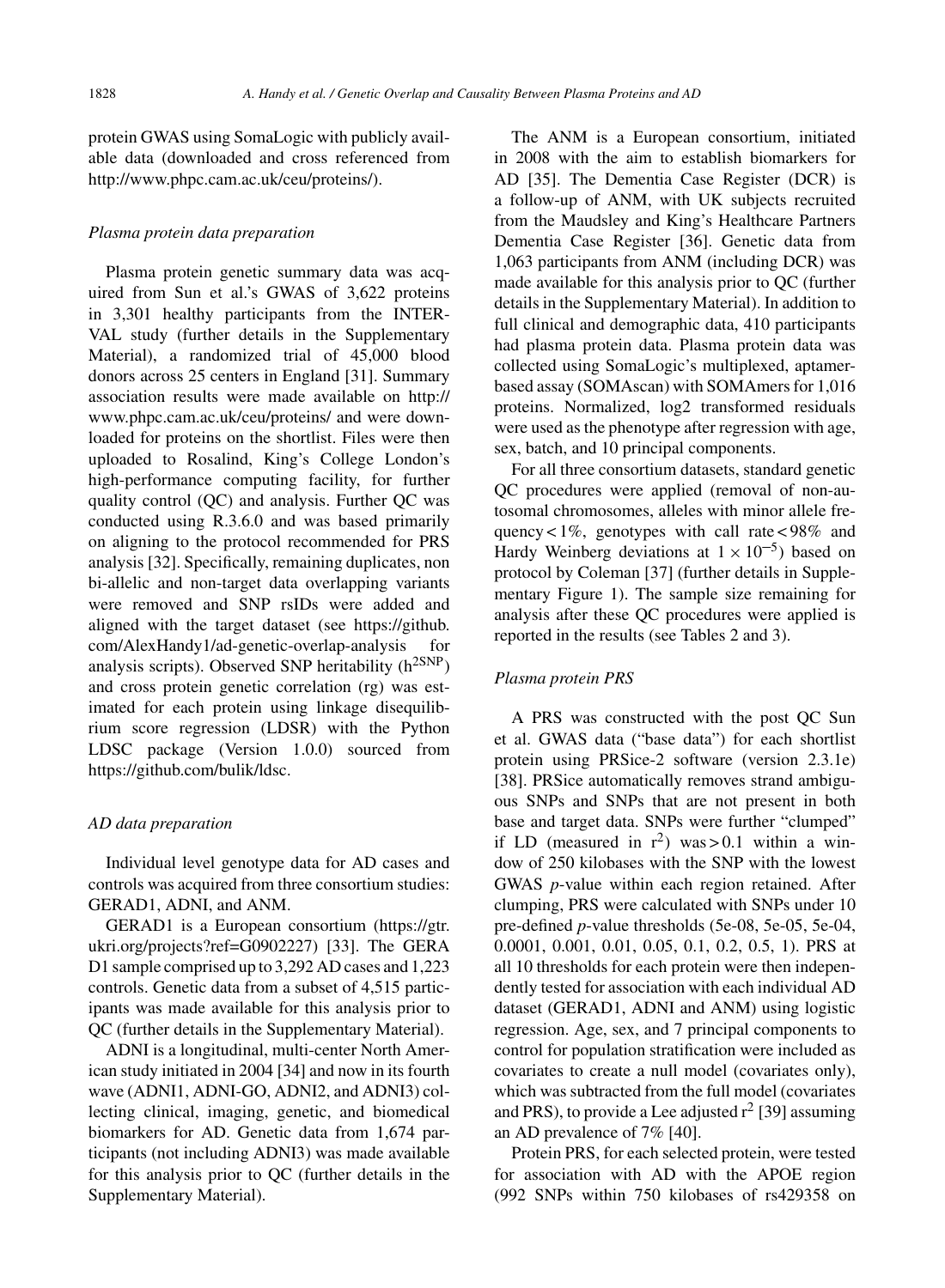chromosome 19) included (APOE+) and excluded (APOE-) for all participants. APOE SNPs were removed to test whether protein PRS associations held without the known, strong effects of APOE alleles on AD risk [41]. As a secondary analysis to explore sex and age specific associations, PRS were constructed and tested for subgroups stratified by male, female, and 70 years and over  $(\geq 70)$ to test for gender and age specific effects. Lastly, random-effects meta-analysis was conducted on the PRS results at each *p*-value threshold across the three AD datasets using R and a restricted maximum likelihood (REML) estimator from the metafor R package [42]. Meta-analyzed results were ranked by lowest *p*-value to identify the most significant PRS model threshold for each protein-AD association. A Bonferroni corrected *p*-value of 0.00017 (0.05 / (number of proteins x number of PRS *p*-value thresholds tested)) was estimated and used as the primary threshold for significance. Given this is a conservative threshold, if no proteins pass this threshold in all participants (APOE+ and APOE–), nominally significant proteins  $(p<0.05)$  will be considered for MR analysis based on an assessment of their association strength (e.g., how close to Bonferroni threshold) and consistency (e.g., association across subgroups).

### *AD PRS*

An AD PRS was constructed using the metaanalyzed stage 1 discovery results from Kunkle et al.'s AD GWAS [8] of 21,982 AD cases and 41,944 cognitively normal controls ("base data") downloaded from [https://www.niagads.org/datasets/ng00075.](https://www.niagads.org/datasets/ng00075) Kunkle et al. was selected to provide statistical power and a clinical phenotype as the largest case ascertained AD GWAS to date. QC was applied to the base data of 11,480,632 variants to remove NAs, variants without an rsID and non bi-allelic variants leaving 10,528,610 variants for PRS analysis. As rsIDs were already provided in the AD base data and aligned to GRCh37, non-target data overlapping variants were removed with PRSice during the PRS analysis. *p*value thresholds and clumping configuration settings in PRSice were kept constant with the protein PRS analysis. No covariates were included as age, sex, batch, and population stratification were already controlled for in the production of the protein residuals phenotype which was used as the target data. This decision was taken to align with other proteomic studies integrating genetic and proteomic data [19] and to enable comparability. AD PRS were tested for

association with each individual shortlist protein using linear regression and the PRS model with the best fit (measured by lowest *p*-value) was presented for each protein. As with the protein PRS, AD PRS were tested for association with and without APOE SNPs and secondary analysis was conducted on subsets stratified by gender (male, female) and age (≥ 70). Bonferroni correction (and a more liberal assessment of association strength) was estimated and applied to control for multiple testing as described in the protein PRS analysis (with number of tests adjusted for the number of proteins with individual level blood data available for analysis).

## *Bi-directional MR*

MR analysis was performed using the MR Base R package [43] on a subset of proteins from the PRS analyses. Proteins were selected for MR if they had a *p*-value below Bonferroni significance in either PRS analysis (protein PRS to AD APOE+/– or AD PRS to protein APOE+/–) or if they were nominally significant ( $p$ -value < 0.05) in both directions (protein PRS to AD APOE+/– and AD PRS to protein APOE+/–). Given Bonferroni is a conservative threshold, if no protein passed Bonferroni significance, the strongest protein association with a *p*-value below 0.05 was also considered. Univariate MR was performed with each protein as the exposure and AD as the outcome. Genetic instrument SNPs for each protein were selected from Sun et al. at two *p*-value thresholds for analysis  $(5 \times 10^{-8} \text{ and } 5 \times 10^{-6})$ . The less stringent  $5 \times 10^{-6}$  threshold was applied to ensure SNPs were available for all proteins with the noted limitation of introducing potential weak instrument bias. Selected SNPs were then clumped within a 250 kb window at LD  $r^2$  < 0.001. F statistics were generated for each SNP (SNP-exposure effect size $\land$ 2/SNP-exposure standard error $\land$ 2) to test for weak instrument bias and excluded if  $< 10$  [44]. The remaining SNPs were further pruned if they were associated with any of the other proteins or with AD directly ( $p < 5 \times 10^{-8}$  in Kunkle et al. GWAS). This was implemented to exclude SNPs that may affect AD through a pathway other than the exposure protein (horizontal pleiotropy) [45]. SNPs were also removed in the APOE region (chromosome 19, base-pairs 4500000–4580000) as potential confounders that violate MR's core assumptions, given their known association with AD [46]. Protein exposure SNPs and AD outcome SNPs were harmonized and tested with alleles assumed to be on the forward strand (no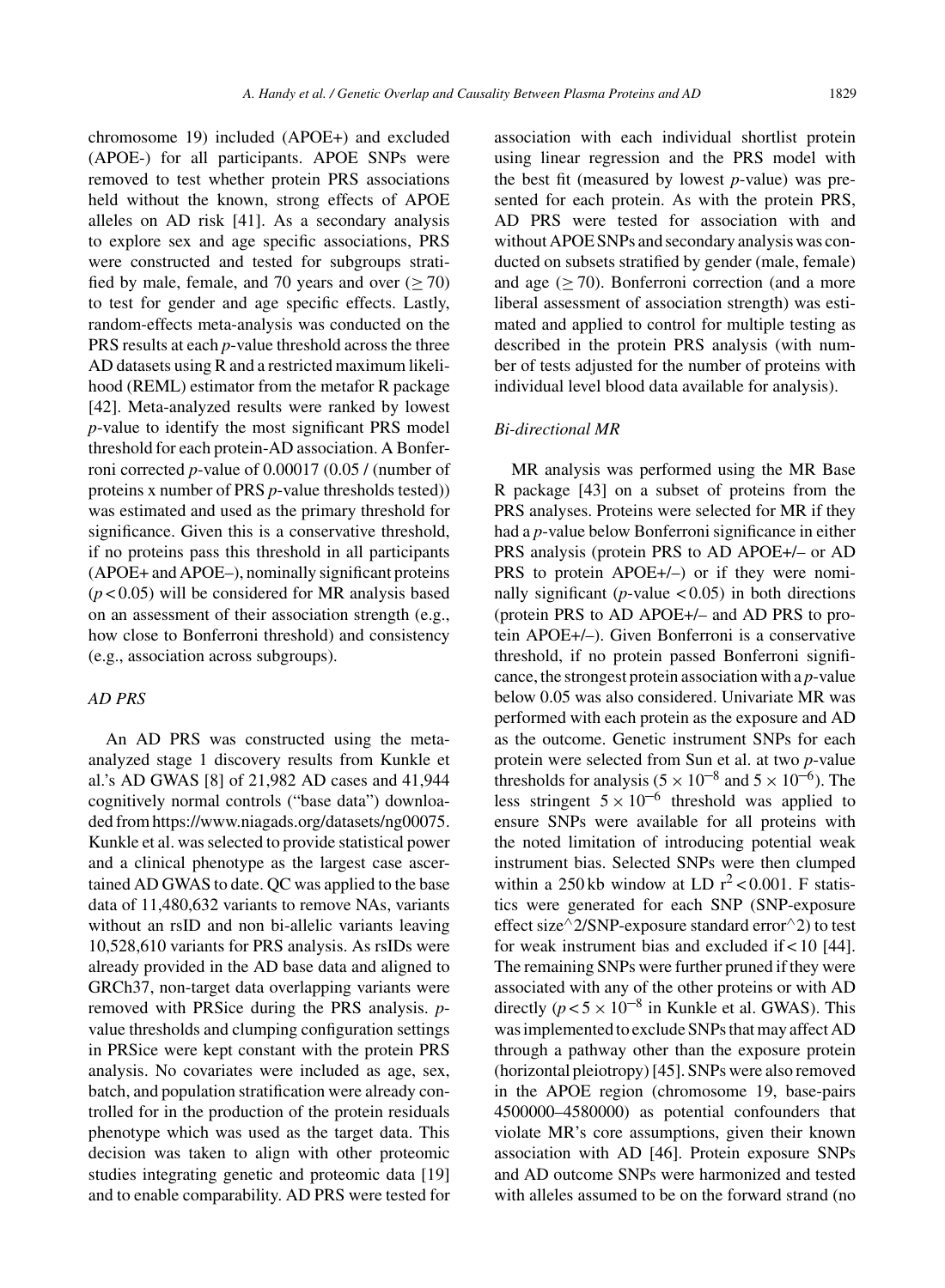palindromic SNPs removed). As a secondary test, the MR analysis was also run with palindromic SNPs flipped and removed if non-inferable. Causal estimates were estimated using inverse variance weighted (IVW) two sample MR and sensitivities were tested with MR-Egger, weighted median and leave one out analysis (further details in the Supplementary Material). To test for causality in the opposite direction, this analysis pipeline was repeated with AD as the exposure (using AD SNPs with *p*-value  $< 5 \times 10^{-8}$  from Kunkle et al. stages 1, 2, and 3) and each protein as the outcome.

An interactive web dashboard was built with R Shiny to present the full PRS and MR results (available at [https://alexhandy1.shinyapps.io/ad-genetic](https://alexhandy1.shinyapps.io/ad-genetic-overlap-web-results/)overlap-web-results/) with the key results reported herein.

#### **RESULTS**

## *Data preparation*

The literature review provided 4 new studies [36, 47–49] adding 14 new proteins and bringing the total candidate protein list to 175. From the 175 candidate proteins, 31 passed the shortlist inclusion criteria  $(>1)$ study replication, GWAS data available, see Table 1).

Sun et al.'s GWAS provided summary statistics for 3301 participants (see characteristics in Supplementary Table 1) covering 10,572,788 variants for each protein, with 5,210,103 variants included for PRS analysis after additional QC for this study (see Supplementary Table 2). Average  $h^2$  SNP across the proteins was 0.10; however, results were treated as indicative given the average standard error was 0.16

| Protein name                               | UniProt ID         | Studies replicated | SOMAmer ID            |  |
|--------------------------------------------|--------------------|--------------------|-----------------------|--|
|                                            |                    | in $(N)$           | (Sun et al. study)    |  |
| Pancreatic prohormone                      | P01298             | $\overline{7}$     | PPY.4588.1.2          |  |
| Apolipoprotein E (isoform $\varepsilon$ 3) | P02649             | 6                  | APOE.2937.10.2        |  |
| Complement factor H                        | P08603             | 5                  | CFH.4159.130.1        |  |
| Plasma protease C1 inhibitor               | P05155             | 5                  | SERPING1.4479.14.2    |  |
| Complement C3                              | P01024             | 5                  | C3.2755.8.2           |  |
| Fibrinogen (D-dimer)                       | P02671,            | 5                  | FGA.FGB.FGG.4907.56.1 |  |
|                                            | P02675,            |                    |                       |  |
|                                            | P02679             |                    |                       |  |
| Serum amyloid P-component                  | P02743             | $\overline{4}$     | APCS.2474.54.5        |  |
| Haptoglobin                                | P00738             | 3                  | HP.3054.3.2           |  |
| Interleukin-3                              | P08700             | 3                  | IL3.4717.55.2         |  |
| Complement C4-A/B                          | POCOL4             | $\overline{3}$     | C4A.C4B.4481.34.2     |  |
|                                            | POCOL5             |                    |                       |  |
| Interleukin-10                             | P22301             | 3                  | IL10.2773.50.2        |  |
| Vitronectin                                | P04004             | 3                  | VTN.13125.45.3        |  |
| Insulin-like growth                        | P <sub>18065</sub> | 3                  | IGFBP2.2570.72.5      |  |
| factor-binding protein 2                   |                    |                    |                       |  |
| Angiopoietin-2                             | O15123             | $\overline{2}$     | ANGPT2.13660.76.3     |  |
| Apolipoprotein B-100                       | P04114             | $\overline{c}$     | APOB.2797.56.2        |  |
| C-C motif chemokine 26                     | O9Y258             | $\overline{c}$     | CCL26.9168.31.3       |  |
| C-reactive protein                         | P02741             | $\overline{c}$     | CRP.4337.49.2         |  |
| Clusterin                                  | P10909             | $\overline{c}$     | CLU.4542.24.2         |  |
| Granulocyte colony-<br>stimulating factor  | P09919             | $\overline{c}$     | CSF3.8952.65.3        |  |
| Interleukin-13                             | P35225             | $\overline{c}$     | IL13.3072.4.2         |  |
| Interleukin-8                              | P10145             | $\overline{c}$     | CXCL8.3447.64.2       |  |
|                                            | P21583             | $\overline{c}$     | KITLG.9377.25.3       |  |
| Kit ligand<br>Matrix metalloproteinase-9   | P14780             | $\overline{c}$     | MMP9.2579.17.5        |  |
| Natriuretic peptides B                     | P16860             | $\overline{2}$     | NPPB.3723.1.2         |  |
|                                            | P00747             | $\overline{c}$     | PLG.3710.49.2         |  |
| Plasminogen<br>Resistin                    |                    | $\overline{c}$     |                       |  |
|                                            | Q9HD89             |                    | RETN.3046.31.1        |  |
| Serotransferrin                            | P02787             | $\overline{c}$     | TF.4162.54.2          |  |
| Tenascin                                   | P <sub>24821</sub> | $\overline{c}$     | TNC.4155.3.2          |  |
| Tumor necrosis factor                      | P01375             | $\overline{c}$     | TNF.5936.53.3         |  |
| Vascular cell adhesion protein 1           | P19320             | $\overline{c}$     | VCAM1.2967.8.1        |  |
| Vitamin D-binding protein                  | P02774             | $\overline{2}$     | GC.6581.50.3          |  |

Table 1 Protein shortlist for analysis ordered by number of studies replicated in from literature review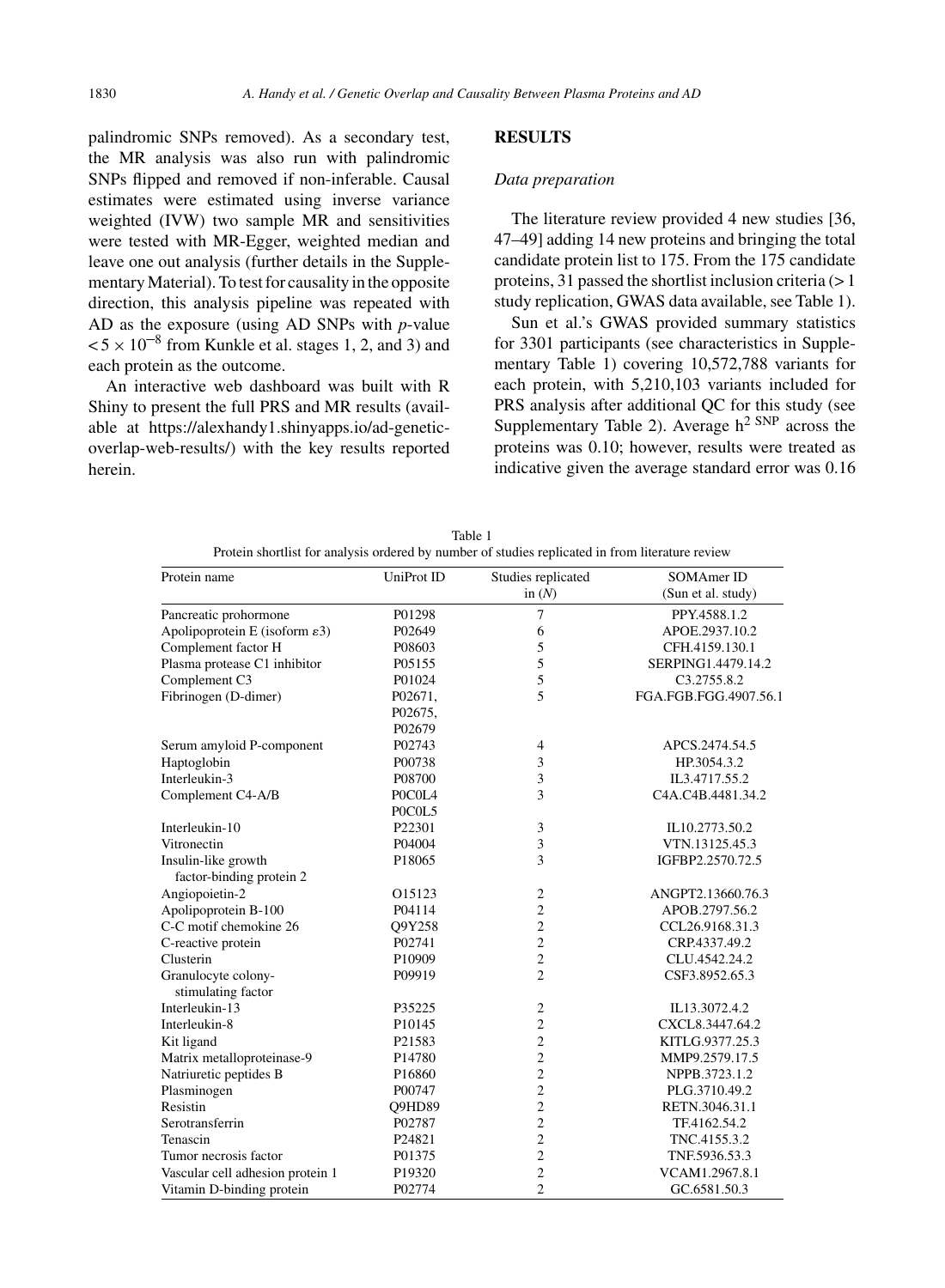|             | Summary Characteristics of GERADT, ADIVI, and Arvivi participants post OC |          |          |       |                |             |          |  |  |
|-------------|---------------------------------------------------------------------------|----------|----------|-------|----------------|-------------|----------|--|--|
|             | Total                                                                     | AD Cases | Controls | Males | <b>Females</b> | 70 and over | Mean age |  |  |
| GERAD1 (N)  | 4.492                                                                     | 3.277    | 1.215    | . 640 | 2.852          | 3.189       | 70.5     |  |  |
| ADNI(N)     | .007                                                                      | 639      | 368      | 559   | 448            | 886         | 78.2     |  |  |
| ANM(N)      | 745                                                                       | 371      | 374      | 309   | 436            | 641         | 78.2     |  |  |
| Total $(N)$ | 6.244                                                                     | 4.287    | 1.957    | 2.508 | 3.736          | 4.716       |          |  |  |

Table 2 Summary characteristics of GERAD1, ADNI, and ANM participants post QC

| Table 3                                                                      |
|------------------------------------------------------------------------------|
| Summary characteristics of ANM participants with plasma protein data post QC |

|                      | Total | cases<br>ட் | MCI<br>Cases    | ∠ontrols | Males | Females | $70$ and $\mu$<br>over | Mean<br>age |
|----------------------|-------|-------------|-----------------|----------|-------|---------|------------------------|-------------|
| ANM<br>(N)<br>(blood | 41 U  | 210<br>41 V | 10 <sup>4</sup> | 96       | 163   | ን 47    | າາດ<br>J3U.            | 75<br>ے ۔ ۔ |

|--|--|

Summary of proteins with APOE+ PRS associations from meta-analyzed logistic regression with AD in all participants below Bonferroni significance

| Protein              | PRS <i>p</i> | SNPs in | Beta**  | 95%      | 95%      | $R^{2***}$ |           |
|----------------------|--------------|---------|---------|----------|----------|------------|-----------|
|                      | threshold*   | PRS(N)  |         | CI Lower | CI Upper |            |           |
| APOE $\varepsilon$ 3 | 5.0E-08      |         | 0.26    | 0.20     | 0.31     | 0.01       | 6.5E-21   |
| $APOB-100$           | 5.0E-08      |         | 0.58    | 0.46     | 0.70     | 0.01       | $6.7E-20$ |
| <b>CRP</b>           | 5.0E-08      |         | $-0.31$ | $-0.42$  | $-0.20$  | 0.01       | .5E-08    |

∗*p*-value from protein GWAS below which SNPs were included in PRS. PRS *p*-value threshold for most significant PRS model (based on meta-analyzed *p*-value) presented. ∗∗Estimated based on normalized, per standard deviation of PRS. ∗∗∗Estimated from meta-analysis

outputs using the formula  $R^2 = \left(\frac{z}{\sqrt{n-2+z^2}}\right)$  $\int_{0}^{2}$  where z is the Z-score for the protein PRS and n is the total sample size.

(including 8 proteins with  $h^2$  SNP less than 0) (see the Supplementary Material for further details).

For the AD cohort, 6,244 participants were available for analysis from GERAD1, ADNI, and ANM (see Table 2) with 5,218,413 overlapping variants included for PRS analysis after QC (see the Supplementary Material for further details).

In the AD PRS analysis where only ANM had plasma protein data, 410 participants with plasma protein data remained for analysis after QC (see Table 3).

## *PRS results*

#### *Plasma protein PRS*

In all participants, APOE+ PRS for APOE  $\varepsilon$ 3 (*p* =  $6.5 \times 10^{-21}$ ), apolipoprotein B-100 (APOB-100,  $p =$  $6.7 \times 10^{-20}$ ), and C-reactive protein (CRP,  $p = 1.5$ )  $\times 10^{-8}$ ) were associated with AD at Bonferroni significance  $(p < 0.00017)$  (see Table 4 and full results at [https://alexhandy1.shinyapps.io/ad-genetic-overl](https://alexhandy1.shinyapps.io/ad-genetic-overlap-web-results/) ap-web-results/). No other protein APOE+ PRS passed Bonferroni significance in all participants or subgroups. For APOE- PRS (992 SNPs within 750 kilobases of rs429358 on chromosome 19 removed), no proteins, including APOE, APOB, and CRP, passed Bonferroni significance in all participants or subgroups. In all participants, APOE- PRS for vitamin D-binding protein (VDBP) presented the strongest signal  $(p=0.009)$  with 7 other proteins passing nominal significance  $(p < 0.05)$ . The 3 proteins passing Bonferroni significance in APOE+ PRS (APOE  $\varepsilon$ 3, APOB-100, and CRP) and the strongest APOE- PRS signal in all participants (VDBP) were deemed signals warranting further exploration in MR analysis.

#### *AD PRS*

AD PRS models were tested for association with 26 of the 31 shortlist proteins in 1 ANM cohort (due to data availability) and in the same 3 subgroups (males, females and  $>$  70). In all participants and subgroups, no proteins were associated with AD APOE+ or APOE- PRS (992 SNPs within 750 kilobases of rs429358 on chromosome 19 removed) at Bonferroni significance (*p* < 0.00019, view full results at [https://alexhandy1.shinyapps.io/ad-gene](https://alexhandy1.shinyapps.io/ad-genetic-overlap-web-results/) tic-overlap-web-results/). In all participants, Haptoglobin presented the strongest association with AD APOE+ PRS (*p* = 0.0107), with CRP (*p* = 0.0108) the other protein to pass nominal significance. For AD APOE- PRS, Complement factor H was the strongest signal  $(p=0.021)$  with 6 other proteins passing nominal significance. Insulin-like growth factor-binding protein 2 (IGFBP2) was one of these proteins  $(p=0.025)$  and came close to Bonferroni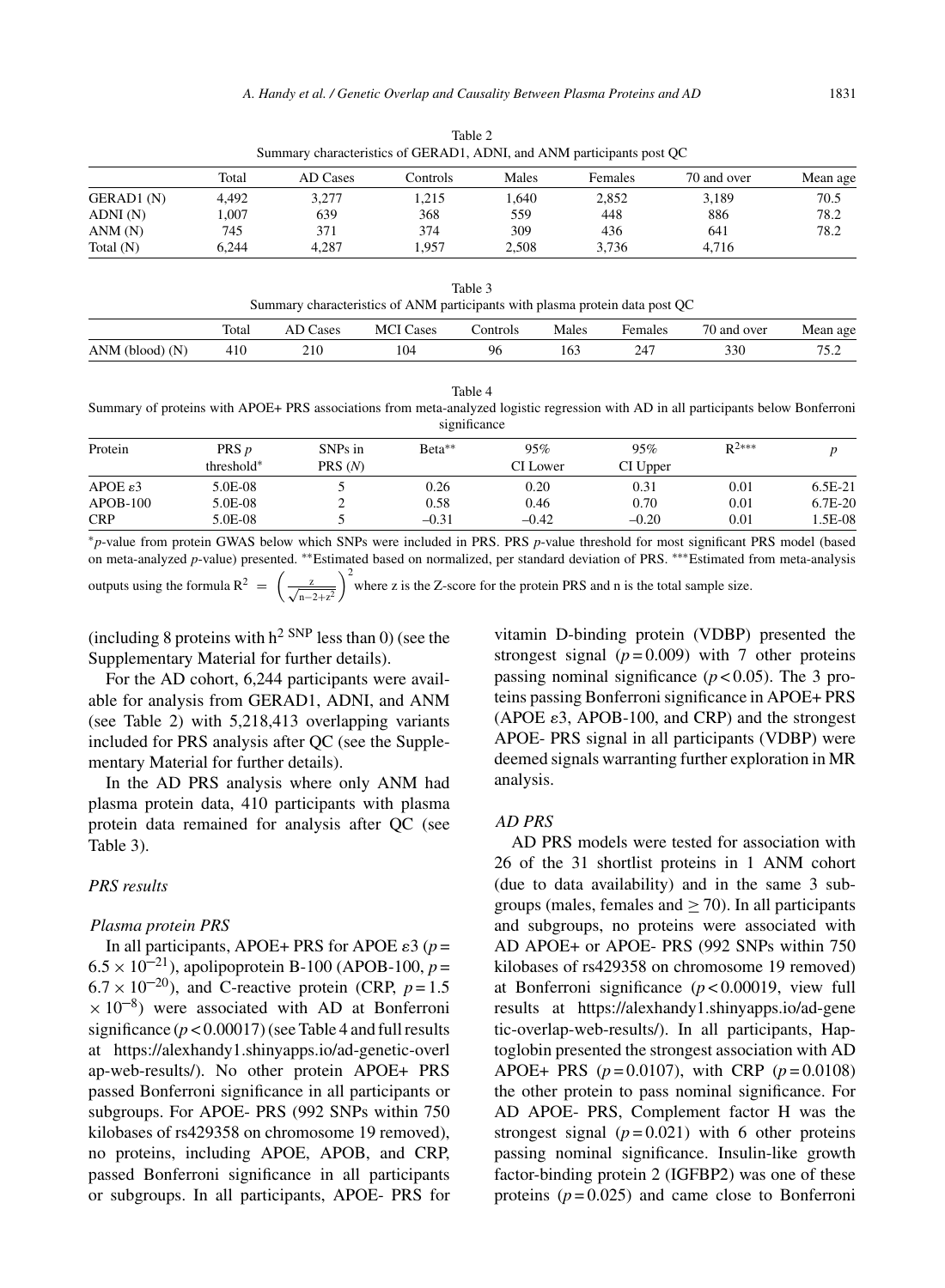significance in  $> 70$  ( $p = 0.00026$ ). Given IGFBP2 was also the only protein to display a nominally significant association for APOE- PRS in both directions (AD APOE- PRS  $p = 0.025$ , protein APOE- PRS  $p = 0.045$ ) it was selected for MR analysis.

# *Bi-directional MR results*

MR analysis was conducted with five proteins, APOE  $\varepsilon$ 3, APOB-100, CRP, IGFBP2, and VDBP to test for casual associations. Only two proteins (CRP and VDBP) had valid SNP instruments at  $5 \times 10^{-8}$  but all proteins had available SNP

instruments at  $5 \times 10^{-6}$ . No proteins passed nominal significance  $(p < 0.05)$  using IVW with SNPs selected at  $5 \times 10^{-8}$  or  $5 \times 10^{-6}$  (see Fig. 2 and view full results at [https://alexhandy1.shinyapps.io/ad](https://alexhandy1.shinyapps.io/ad-genetic-overlap-web-results/)genetic-overlap-web-results/). Overall, exclusion of non-inferable palindromic SNPs produced similar results across all methods. All instruments selected had an  $F$  statistic  $> 10$  and there was limited evidence of horizontal pleiotropy (no Egger intercept *p* < 0.05) or heterogeneity between SNPs (no Cochran's Q *p* < 0.05 for protein across multiple methods). There was also no evidence of reverse causality when AD was tested as an exposure.



Fig. 2. MR results with protein as exposure and AD as outcome for IVM, MR-Egger and weighted median with alleles assumed on forward strand for harmonization with SNP instruments selected at  $5 \times 10^{-6}$ .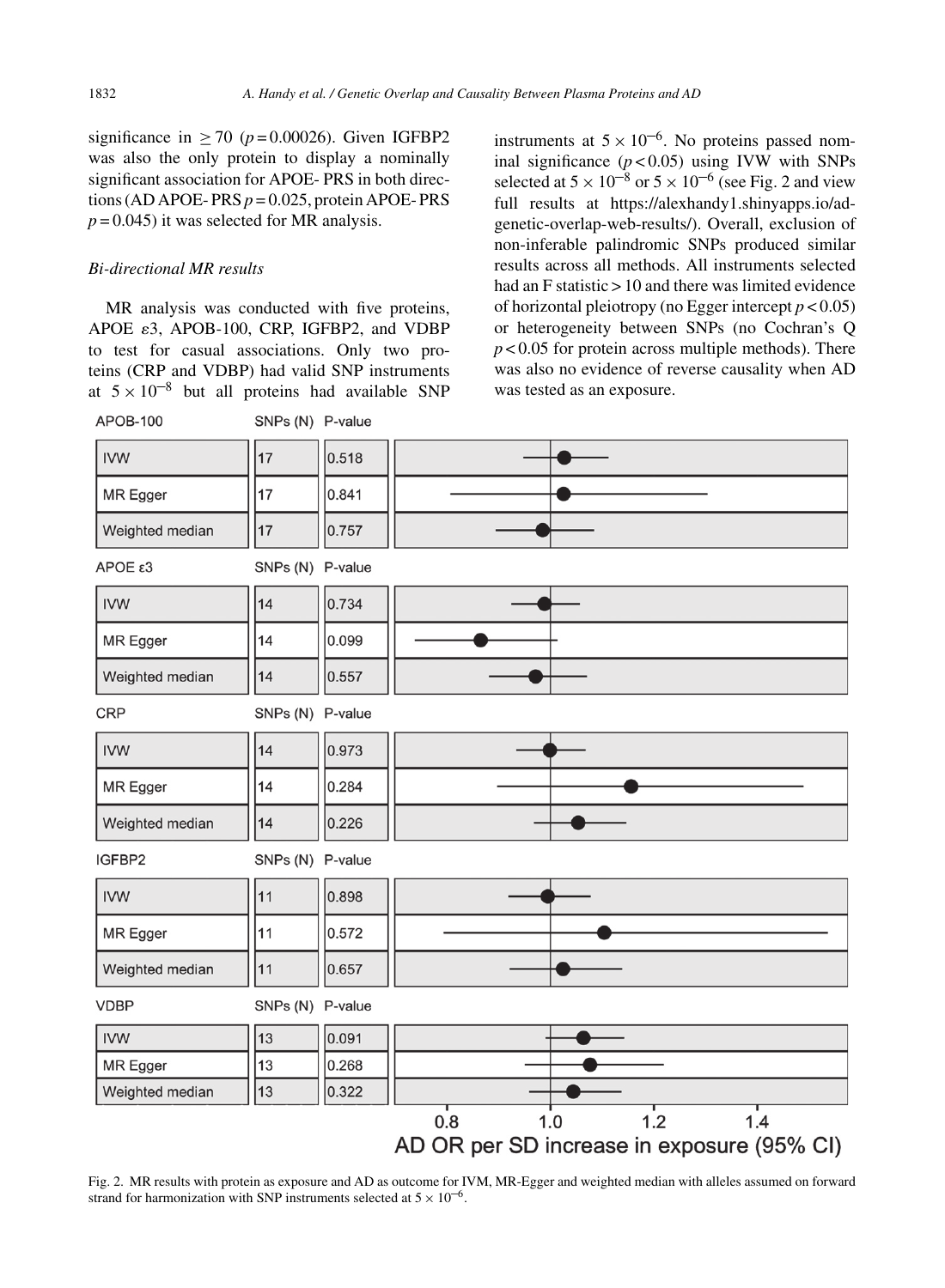## **DISCUSSION**

## *Main findings*

This study set out to identify if a shortlist of plasma proteins, previously associated with AD in observational studies, genetically overlap with AD by testing if PRS for these proteins were associated with AD. For proteins with evidence of genetic overlap, MR was conducted to test whether exposure to the protein was causal. The findings provide strong evidence that APOE  $\varepsilon$ 3, APOB-100, and CRP genetically overlap with AD and, therefore, identifies a genetic signal linked to a set of specific, accessible risk factors. Moreover, this overlap appears to be driven by the APOE genotype, providing evidence that APOE's strong genetic effect on AD [41] may be partially linked to plasma proteins. However, our MR analysis found no evidence of causality for APOE  $\varepsilon$ 3, APOB-100, or CRP.

Apolipoproteins in plasma have been linked to AD risk through their role in regulating cholesterol [50], with increased total cholesterol (TC) associated with higher risk [51, 52] while increased high-density lipoprotein cholesterol (HDL-C) appears protective [53]. CRP has also been suggested as a causal factor in AD through its pro-inflammatory role in the immune response [54, 55]. Observational evidence is nuanced, with increased levels of CRP in midlife associated with multiple dementias in later life [56] contrasting with lower levels of CRP found in individuals who actively have AD [57].

The key advantage of MR is its ability to help disentangle causal associations from associations which could be triggered by numerous confounders [24]. Our null MR results for APOE  $\varepsilon$ 3, APOB-100, or CRP align with larger MR studies that found no causal associations between AD and CRP [25], TC or HDL-C [58, 59], the hypothesized mechanisms of action for apolipoproteins. However, these results are not yet conclusive. A more recent MR meta-analysis found that both TC and HDL-C showed causal associations with AD [60] with Rasmussen et al.'s larger MR study also suggesting APOE in plasma is causal for AD [18]. Unfortunately due to data availability, our study was only able to measure APOE isoform  $\varepsilon$ 3 rather than the higher effect isoforms  $\varepsilon$ 2 and  $\varepsilon$ 4 [61] suggesting our null MR result may be due to isoform rather than a lack of causality. All these findings support the need for a larger scale MR study measuring a consistent and historically comparable set of plasma protein exposures.

Independently of APOE, VDBP and IGFBP2 presented suggestive signals of genetic overlap with AD in our study. Research investigating the effect of VDBP and IGFBP2 on AD is less well developed. VDBP has been shown to attenuate A aggregation *in vitro* and in mice [62] and two recent MR studies have identified a causal relationship between increased levels of VDBP and reduced AD risk [63, 64], with Larsson et al demonstrating particularly strong evidence from two large samples. In our MR analysis, VDBP did not demonstrate evidence of causality, however, our sample is smaller than Larsson et al and may have lacked statistical power. IGFBP2 has been shown to restrict the neuroprotective effects of insulin growth factors [65] and increased levels have been associated with higher AD risk and lower cognitive performance [66]. In our MR analysis, IGFBP2 did not demonstrate evidence of causality. To the best of our knowledge, this is the first study to conduct a targeted MR on IGFBP2 and AD, suggesting further research is required before making a strong inference on causality.

#### *Limitations and future directions*

Our study has three key limitations. Firstly, the initial proteins considered for analysis had to demonstrate prior association with AD and, therefore, represent only a subset of proteins in plasma. Whilst a targeted design was deliberate to lower the risk of false positives and support interpretability, it does increase the probability that causal proteins for AD were not included in the analysis. This exclusion risk was amplified by data availability constraints and a reliance on the SomaLogic platform, with only 53% of candidate proteins from the literature review possessing publicly available genetic summary data at the time of analysis. Most notably, alpha-2-macroglobulin and alpha-1-antitrypsin were each replicated in 6 studies in the literature review (the same number of replications as APOE) but were excluded due to a lack of genetic data. Moving forward, a planned outreach effort to aggregate summary data from other research groups and assay platforms (as demonstrated by [27]) supported by integrating new data [67] could improve protein coverage and increase statistical power.

Secondly, the statistical power to correctly identify true positives was limited across multiple steps of the analysis. Studies are now routinely conducted with samples of 100,000 + individuals for common human traits [68–70] in order to capture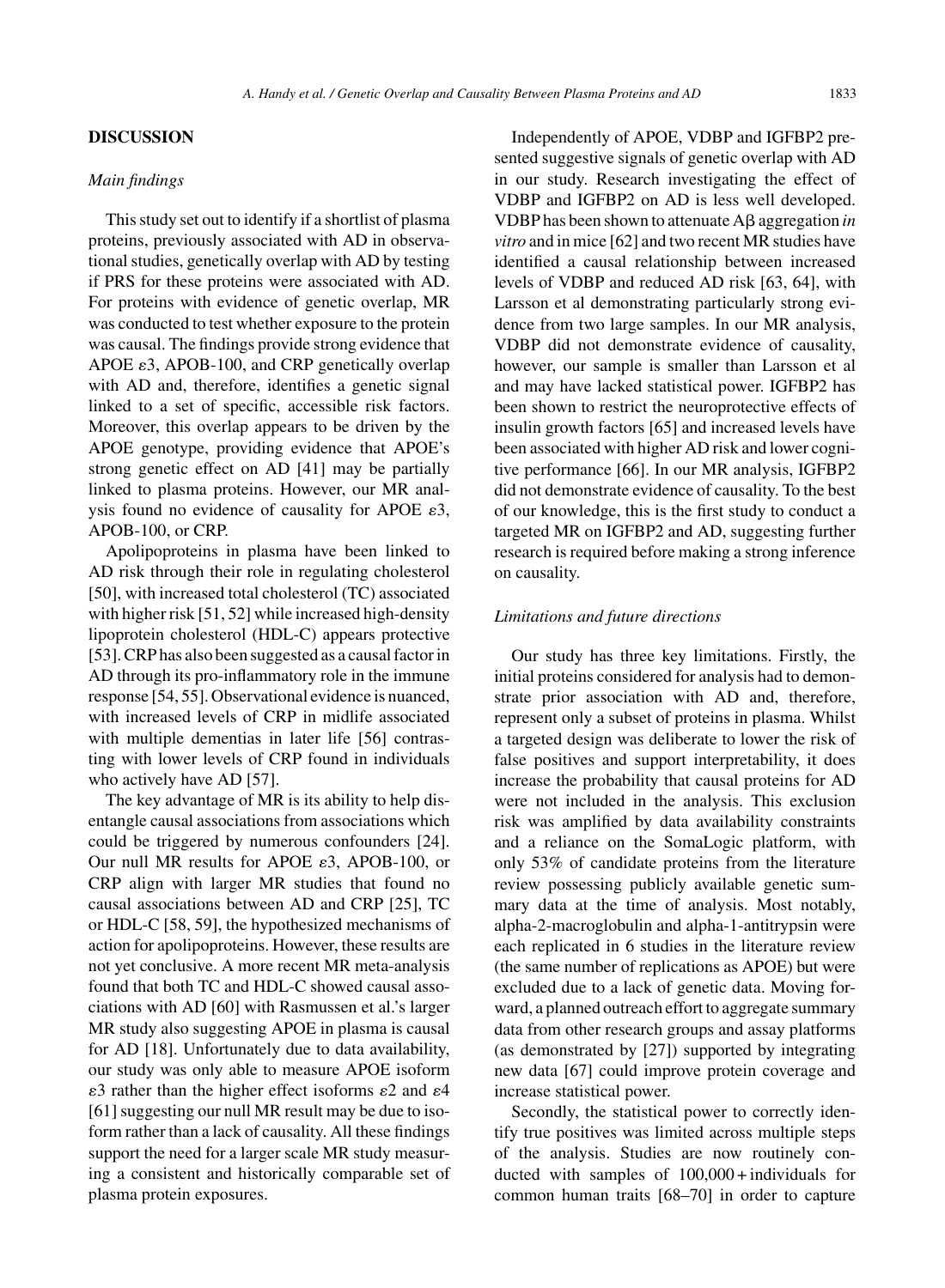the small effect sizes of individual SNPs [71]. Sample size is particularly important for traits with low to moderate heritability where the effect size of individual SNPs is likely to be lower [72]. In this study, estimates of observed SNP heritability  $(h^2 SNP)$ for proteins were themselves hampered by sample size (see [https://github.com/bulik/ldsc/wiki/FAQ\)](https://github.com/bulik/ldsc/wiki/FAQ), but a median  $h^2$ <sup>SNP</sup> of 0.09 (interquartile range 0.006–0.22) suggests analyzed proteins were at most, moderately heritable. Moderate heritability weakens PRS and MR [73], given PRS and MR instrumental variables are a composite of genetic liability which is dependent on the heritability of a trait. This may partly explain the limited genetic overlap and low variance explained  $(R^2)$  of AD by individual protein PRS (see [https://alexhandy1.shinyapps.io/ad](https://alexhandy1.shinyapps.io/ad-genetic-overlap-web-results/)genetic-overlap-web-results/). Low  $R^2$  may also reflect that proteins often exert their effects as part of large molecular networks rather than as individual entities [74]. Therefore, larger sample sizes and multivariate statistical tests are required to robustly corroborate the lack of causal protein-AD associations in this study.

Lastly, the nature of the phenotype data collected possesses several inherent limitations. Both protein and AD case target data were collected at a single point in time. For AD this means a proportion of controls may have developed into cases and for proteins it means observed variability over time [75, 76] is not captured. For AD there is the added limitation of using a clinical diagnosis as a phenotype. Clinical manifestation is heterogenous [77, 78] and in-life diagnosis can be inaccurate [79, 80] implying that adding endophenotype measures closer to causal biology (e.g., hippocampal volume) and symptomology (e.g., cognitive performance) may allow more precise association analysis.

Future analyses should, therefore, aim to expand protein coverage, increase sample sizes, and expand PRS and MR analyses to AD endophenotypes.

## **CONCLUSION**

This study provides evidence that apolipoproteins and CRP PRS are associated with AD and identifies a genetic signal linked to a specific, accessible risk factor. However, none of the proteins tested in MR demonstrated evidence of causality. This study was conducted in a moderate sample size and may have lacked the statistical power to identify true causal associations. Therefore, this study provides a

framework for future research to robustly interrogate protein causality in larger samples.

# **ACKNOWLEDGMENTS**

This work was also made possible only through generous funding from key funding bodies. Petroula Proitsi is funded by Alzheimer's Research UK. Jodie Lord is funded by the van Geest endowment fund. Richard Dobson is supported by the following: (1) NIHR Biomedical Research Centre at South London and Maudsley NHS Foundation Trust and King's College London, London, UK; (2) Health Data Research UK, which is funded by the UK Medical Research Council, Engineering and Physical Sciences Research Council, Economic and Social Research Council, Department of Health and Social Care (England), Chief Scientist Office of the Scottish Government Health and Social Care Directorates, Health and Social Care Research and Development Division (Welsh Government), Public Health Agency (Northern Ireland), British Heart Foundation and Wellcome Trust; (3) The BigData@Heart Consortium, funded by the Innovative Medicines Initiative-2 Joint Undertaking under grant agreement No. 116074. This Joint Undertaking receives support from the European Union's Horizon 2020 research and innovation programme and EFPIA; it is chaired by DE Grobbee and SD Anker, partnering with 20 academic and industry partners and ESC; (4) the National Institute for Health Research University College London Hospitals Biomedical Research Centre; (5) the National Institute for Health Research (NIHR) Biomedical Research Centre at South London and Maudsley NHS Foundation Trust and King's College London; (6) the UK Research and Innovation London Medical Imaging & Artificial Intelligence Centre for Value Based Healthcare; (7) the National Institute for Health Research (NIHR) Applied Research Collaboration South London (NIHR ARC South London) at King's College Hospital NHS Foundation Trust.

This study represents independent research additionally funded by the National Institute for Health Research (NIHR) Biomedical Research Centre at South London and Maudsley NHS Foundation Trust and King's College London. The views expressed are those of the author(s) and not necessarily those of the NHS, the NIHR or the Department of Health and Social Care.

The authors acknowledge use of the research computing facility at King's College London, Ros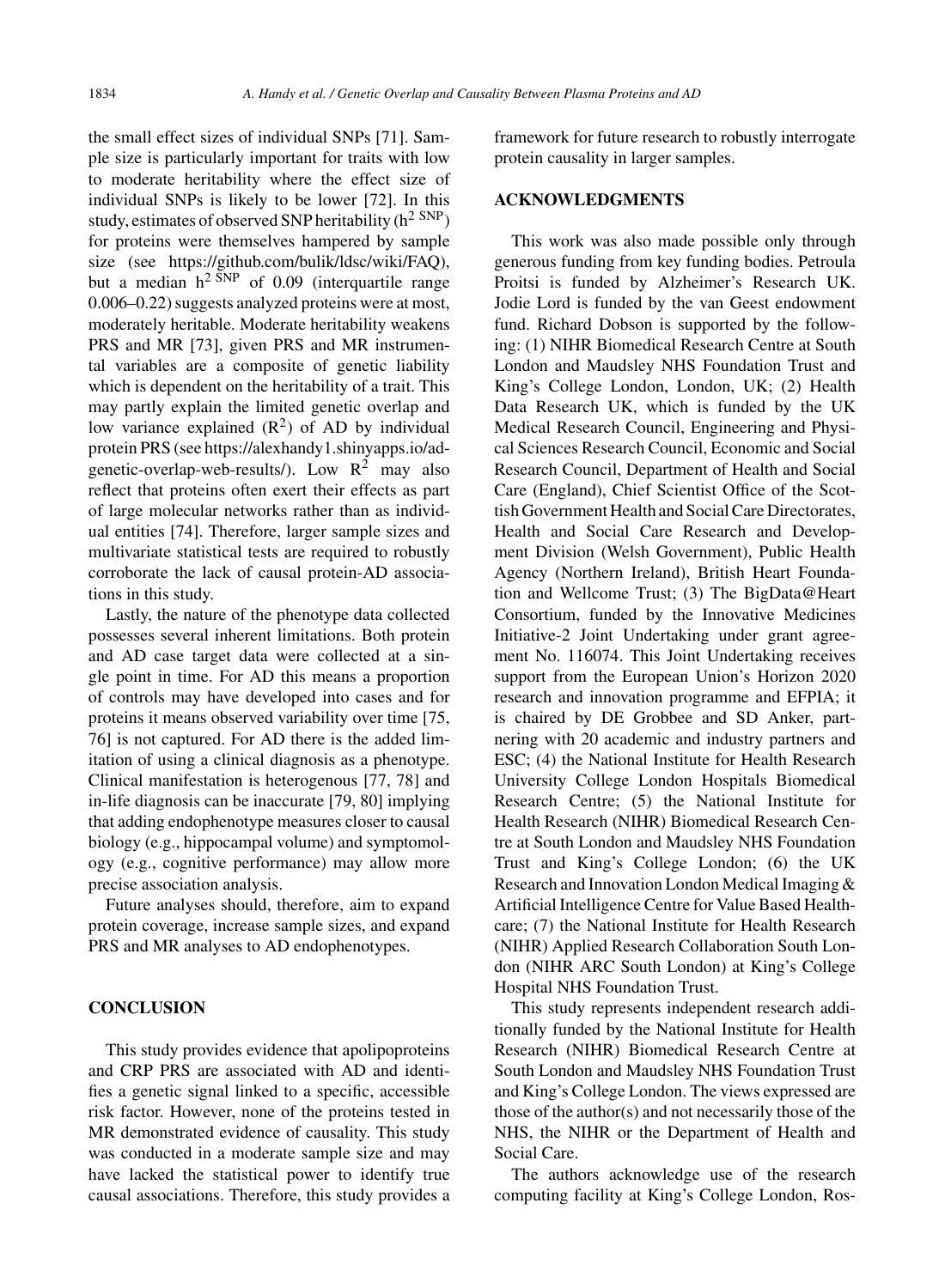alind ([https://rosalind.kcl.ac.uk\)](https://rosalind.kcl.ac.uk), which is delivered in partnership with the National Institute for Health Research (NIHR) Biomedical Research Centres at South London & Maudsley and Guy's & St. Thomas' NHS Foundation Trusts, and part-funded by capital equipment grants from the Maudsley Charity (award 980) and Guy's & St. Thomas' Charity (TR130505). The views expressed are those of the author(s) and not necessarily those of the NHS, the NIHR, King's College London, or the Department of Health and Social Care.

GERAD1 Acknowledgments: Cardiff University was supported by the Wellcome Trust, Medical Research Council (MRC), Alzheimer's Research UK (ARUK) and the Welsh Assembly Government. Cambridge University and Kings College London acknowledge support from the MRC. ARUK supported sample collections at the South West Dementia Bank and the Universities of Nottingham, Manchester, and Belfast. The Belfast group acknowledges support from the Alzheimer's Society, Ulster Garden Villages, N. Ireland R&D Office, and the Royal College of Physicians/Dunhill Medical Trust. The MRC and Mercer's Institute for Research on Ageing supported the Trinity College group. The South West Dementia Brain Bank acknowledges support from Bristol Research into Alzheimer's and Care of the Elderly. The Charles Wolfson Charitable Trust supported the OPTIMA group. Washington University was funded by NIH grants, Barnes Jewish Foundation, and the Charles and Joanne Knight Alzheimer's Research Initiative. Patient recruitment for the MRC Prion Unit/UCL Department of Neurodegenerative Disease collection was supported by the UCLH/UCL Biomedical Centre and NIHR Queen Square Dementia Biomedical Research Unit. LASER-AD was funded by Lundbeck SA. The Bonn group was supported by the German Federal Ministry of Education and Research (BMBF), Competence Network Dementia and Competence Network Degenerative Dementia, and by the Alfried Krupp von Bohlen und Halbach-Stiftung. The GERAD1 Consortium also used samples ascertained by the NIMH AD Genetics Initiative.

A proportion of data collection and sharing for this project was also funded by the Alzheimer's Disease Neuroimaging Initiative (ADNI) (National Institutes of Health Grant U01 AG024904). ADNI is funded by the National Institute on Aging, the National Institute of Biomedical Imaging and Bioengineering, and through generous contributions from the following: Abbott; Alzheimer's Association; Alzheimer's

Drug Discovery Foundation; Amorfix Life Sciences Ltd.; AstraZeneca; Bayer HealthCare; BioClinica, Inc.; Biogen Idec Inc.; Bristol-Myers Squibb Company; Eisai Inc.; Elan Pharmaceuticals Inc.; Eli Lilly and Company; F. Hoffmann-La Roche Ltd and its affiliated company Genentech, Inc.; GE Healthcare; Innogenetics, N.V.; Janssen Alzheimer Immunotherapy Research & Development, LLC.; Johnson & Johnson Pharmaceutical Research & Development LLC.; Medpace, Inc.; Merck & Co., Inc.; Meso Scale Diagnostics, LLC.; Novartis Pharmaceuticals Corporation; Pfizer Inc.; Servier; Synarc Inc.; and Takeda Pharmaceutical Company. The Canadian Institutes of Health Research is providing funds to support ADNI clinical sites in Canada. Private sector contributions are facilitated by the Foundation for the National Institutes of Health [\(http://www.fnih.org](http://www.fnih.org)). The grantee organization is the Northern California Institute for Research and Education, and the study is coordinated by the Alzheimer's Disease Cooperative Study at the University of California, San Diego. ADNI data are disseminated by the Laboratory of Neuro Imaging at the University of California, Los Angeles.

Authors' disclosures available online [\(https://](https://www.j-alz.com/manuscript-disclosures/21-0462r1) www.j-alz.com/manuscript-disclosures/21-0462r1).

## **SUPPLEMENTARY MATERIAL**

The supplementary material is available in the electronic version of this article: [https://dx.doi.org/](https://dx.doi.org/10.3233/JAD-210462) 10.3233/JAD-210462.

## **REFERENCES**

- [1] Alzheimer's Disease International (2019) *World Alzheimer Report 2019. Attitudes to dementia.* London.
- [2] Van Cauwenberghe C, Van Broeckhoven C, Sleegers K (2016) The genetic landscape of Alzheimer disease: Clinical implications and perspectives. *Genet Med* **18**, 421-430.
- [3] Lyketsos CG, Carrillo MC, Ryan JM, Khachaturian AS, Trzepacz P, Amatniek J, Cedarbaum J, Brashear R, Miller DS (2011) Neuropsychiatric symptoms in Alzheimer's disease. *Alzheimers Dement* **7**, 532-539.
- [4] Gatz M, Reynolds CA, Fratiglioni L, Johansson B, Mortimer JA, Berg S, Fiske A, Pedersen NL (2006) Role of genes and environments for explaining Alzheimer disease. *Arch Gen Psychiatry* **63**, 168.
- [5] Escott-Price V, Myers AJ, Huentelman M, Hardy J (2017) Polygenic risk score analysis of pathologically confirmed Alzheimer disease. *Ann Neurol* **82**, 311-314.
- [6] Escott-Price V, Myers A, Huentelman M, Shoai M, Hardy J (2019) Polygenic risk score analysis of Alzheimer's disease in cases without APOE4 or APOE2 alleles. *J Prev Alzheimers Dis* **6**, 16-19.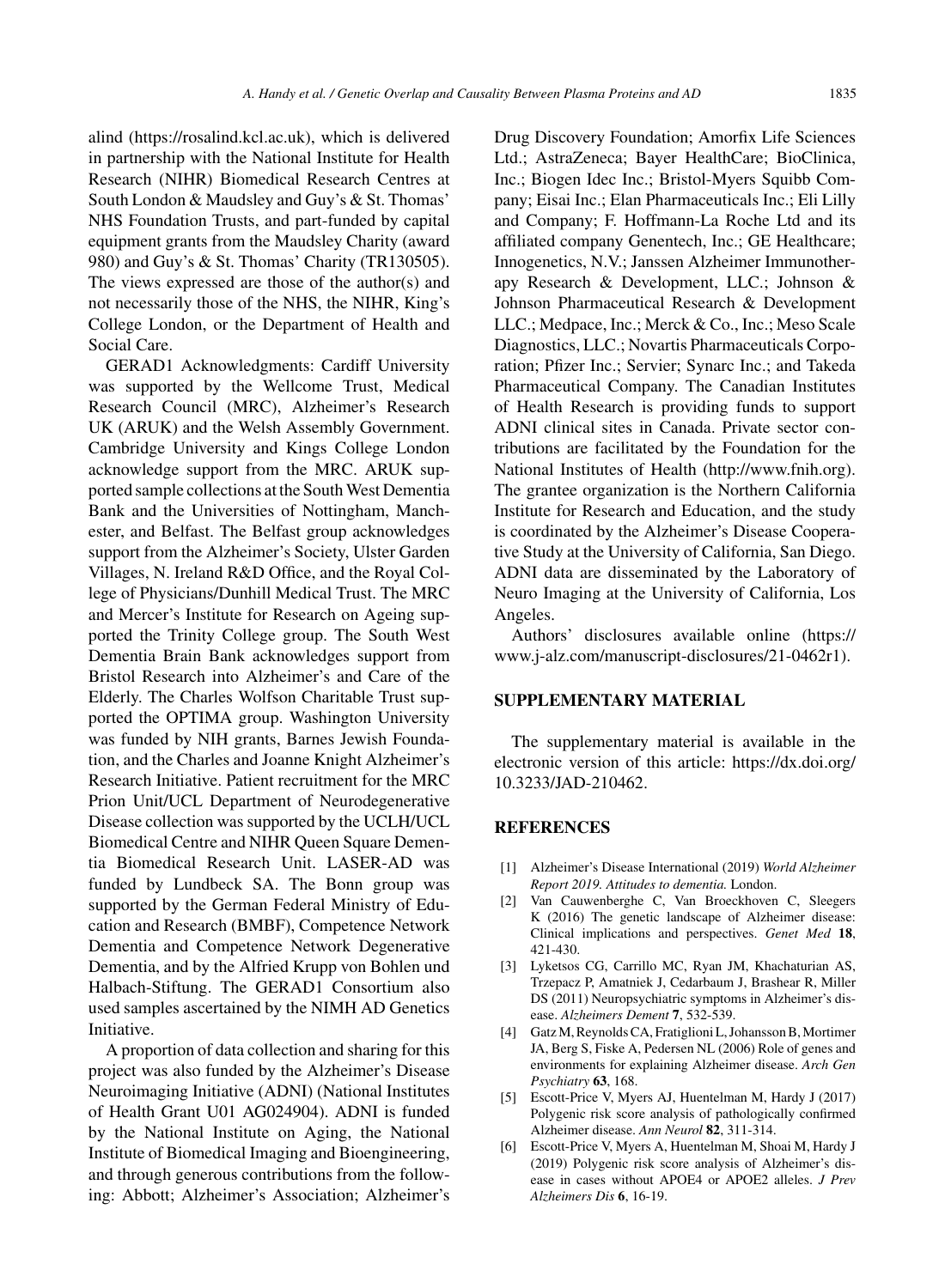- [7] Jansen IE, Savage JE, Watanabe K, Bryois J, Williams DM, Steinberg S, Sealock J, Karlsson IK, Hägg S, Athanasiu L, Voyle N, Proitsi P, Witoelar A, Stringer S, Aarsland D, Almdahl IS, Andersen F, Bergh S, Bettella F, Bjornsson S, Brækhus A, Bråthen G, de Leeuw C, Desikan RS, Djurovic S, Dumitrescu L, Fladby T, Hohman TJ, Jonsson PV, Kiddle SJ, Rongve A, Saltvedt I, Sando SB, Selbæk G, Shoai M, Skene NG, Snaedal J, Stordal E, Ulstein ID, Wang Y, White LR, Hardy J, Hjerling-Leffler J, Sullivan PF, van der Flier WM, Dobson R, Davis LK, Stefansson H, Stefansson K, Pedersen NL, Ripke S, Andreassen OA, Posthuma D (2019) Genome-wide meta-analysis identifies new loci and functional pathways influencing Alzheimer's disease risk. *Nat Genet* **51**, 404-413.
- [8] Kunkle BW, Grenier-Boley B, Sims R, Bis JC, Damotte V, Naj AC, Boland A, Vronskaya M, van der Lee SJ, Amlie-Wolf A, et al. (2019) Genetic meta-analysis of diagnosed Alzheimer's disease identifies new risk loci and implicates A $\beta$ , tau, immunity and lipid processing. *Nat Genet* 51, 414-430.
- [9] Morris GP, Clark IA, Vissel B (2018) Questions concerning the role of amyloid- $\beta$  in the definition, aetiology and diagnosis of Alzheimer's disease. *Acta Neuropathol* **136**, 663-689.
- [10] Cummings J, Feldman HH, Scheltens P (2019) The "rights" of precision drug development for Alzheimer's disease. *Alzheimers Res Ther* **11**, 76.
- [11] Cummings J (2018) Lessons learned from Alzheimer disease: Clinical trials with negative outcomes. *Clin Transl Sci* **11**, 147-152.
- [12] Kiddle SJ, Sattlecker M, Proitsi P, Simmons A, Westman E, Bazenet C, Nelson SK, Williams S, Hodges A, Johnston C, Soininen H, Kłoszewska I, Mecocci P, Tsolaki M, Vellas B, Newhouse S, Lovestone S, Dobson RJB (2014) Candidate blood proteome markers of Alzheimer's disease onset and progression: A systematic review and replication study. *J Alzheimers Dis* **38**, 515-531.
- [13] Chouraki V, Beiser A, Younkin L, Preis SR, Weinstein G, Hansson O, Skoog I, Lambert JC, Au R, Launer L, Wolf PA, Younkin S, Seshadri S (2015) Plasma amyloid- $\beta$  and risk of Alzheimer's disease in the Framingham Heart Study. *Alzheimers Dement* **11**, 249-257.e1.
- [14] Karikari TK, Pascoal TA, Ashton NJ, Janelidze S, Benedet AL, Rodriguez JL, Chamoun M, Savard M, Kang MS, Therriault J, Schöll M, Massarweh G, Soucy JP, Höglund K, Brinkmalm G, Mattsson N, Palmqvist S, Gauthier S, Stomrud E, Zetterberg H, Hansson O, Rosa-Neto P, Blennow K (2020) Blood phosphorylated tau 181 as a biomarker for Alzheimer's disease: A diagnostic performance and prediction modelling study using data from four prospective cohorts. *Lancet Neurol* **19**, 422-433.
- [15] Aiyaz M, Lupton MK, Proitsi P, Powell JF, Lovestone S (2012) Complement activation as a biomarker for Alzheimer's disease. *Immunobiology* **217**, 204-215.
- [16] Liu CC, Kanekiyo T, Xu H, Bu G (2013) Apolipoprotein e and Alzheimer disease: Risk, mechanisms and therapy. *Nat Rev Neurol* **9**, 106-118.
- [17] Rasmussen KL, Nordestgaard BG, Frikke-Schmidt R, Nielsen SF (2018) An updated Alzheimer hypothesis: Complement C3 and risk of Alzheimer's disease—A cohort study of 95,442 individuals. *Alzheimers Dement* **14**, 1589-1601.
- [18] Rasmussen KL, Tybjærg-Hansen A, Nordestgaard BG, Frikke-Schmidt R (2018) Plasma apolipoprotein E levels and risk of dementia: A Mendelian randomization study of 106,562 individuals. *Alzheimers Dement* **14**, 71-80.
- [19] Sun BB, Maranville JC, Peters JE, Stacey D, Staley JR, Blackshaw J, Burgess S, Jiang T, Paige E, Surendran P, Oliver-Williams C, Kamat MA, Prins BP, Wilcox SK, Zimmerman ES, Chi A, Bansal N, Spain SL, Wood AM, Morrell NW, Bradley JR, Janjic N, Roberts DJ, Ouwehand WH, Todd JA, Soranzo N, Suhre K, Paul DS, Fox CS, Plenge RM, Danesh J, Runz H, Butterworth AS (2018) Genomic atlas of the human plasma proteome. *Nature* **558**, 73-79.
- [20] Andrews SJ, Das D, Cherbuin N, Anstey KJ, Easteal S (2016) Association of genetic risk factors with cognitive decline: The PATH through life project. *Neurobiol Aging* **41**, 150-158.
- [21] Zettergren A, Lord J, Ashton NJ, Benedet AL, Karikari TK, Lantero Rodriguez J, Snellman A, Suárez-Calvet M, Proitsi P, Zetterberg H, Blennow K (2021) Association between polygenic risk score of Alzheimer's disease and plasma phosphorylated tau in individuals from the Alzheimer's Disease Neuroimaging Initiative. *Alzheimer's Res Ther* **13**, 17.
- [22] Visscher PM, Wray NR, Zhang Q, Sklar P, McCarthy MI, Brown MA, Yang J (2017) 10 years of GWAS discovery: Biology, function, and translation. *Am J Hum Genet* **101**, 5-22.
- [23] Richardson TG, Harrison S, Hemani G, Smith GD (2019) An atlas of polygenic risk score associations to highlight putative causal relationships across the human phenome. *Elife* **8**, e43657.
- [24] Ebrahim S, Davey Smith G (2008) Mendelian randomization: Can genetic epidemiology help redress the failures of observational epidemiology? *Hum Genet* **123**, 15-33.
- [25] Larsson SC, Traylor M, Malik R, Dichgans M, Burgess S, Markus HS (2017) Modifiable pathways in Alzheimer's disease: Mendelian randomisation analysis. *BMJ* **359**, j5375.
- [26] Lord J, Jermy B, Green R, Wong A, Xu J, Legido-Quigley C, Dobson R, Richards M, Proitsi P (2020) Deciphering the causal relationship between blood metabolites and Alzheimer's disease: A Mendelian randomization study. *medRxiv*, 2020.04.28.20083253.
- [27] Zheng J, Haberland V, Baird D, Walker V, Haycock P, Gutteridge A, Richardson TG, Staley J, Elsworth B, Burgess S, Sun BB, Danesh J, Runz H, Maranville JC, Martin HM, Yarmolinsky J, Laurin C, Holmes MV, Liu J, Estrada K, McCarthy L, Hurle M, Waterworth D, Nelson MR, Butterworth AS, Smith GD, Hemani G, Scott RA, Gaunt TR (2019) Phenome-wide Mendelian randomization mapping the influence of the plasma proteome on complex diseases. *bioRxiv*, 627398.
- [28] Bretherick AD, Canela-Xandri O, Joshi PK, Clark DW, Rawlik K, Boutin TS, Zeng Y, Amador C, Navarro P, Rudan I, Wright AF, Campbell H, Vitart V, Hayward C, Wilson JF, Tenesa A, Ponting CP, Baillie JK, Haley C (2019) Proteomeby-phenome Mendelian Randomisation detects 38 proteins with causal roles in human diseases and traits. *bioRxiv*, 631747.
- [29] Naj AC, Jun G, Beecham GW, Wang LS, Vardarajan BN, Buros J, Gallins PJ, Buxbaum JD, Jarvik GP, Crane PK, et al. (2011) Common variants at MS4A4/MS4A6E, CD2AP, CD33 and EPHA1 are associated with late-onset Alzheimer's disease. *Nat Genet* **43**, 436-443.
- [30] Hollingworth P, Harold D, Sims R, Gerrish A, Lambert JC, Carrasquillo MM, Abraham R, Hamshere ML, Pahwa JS, Moskvina V, et al. (2011) Common variants at ABCA7, MS4A6A/MS4A4E, EPHA1, CD33 and CD2AP are associated with Alzheimer's disease. *Nat Genet* **43**, 429-436.
- [31] Di Angelantonio E, Thompson SG, Kaptoge S, Moore C, Walker M, Armitage J, Ouwehand WH, Roberts DJ,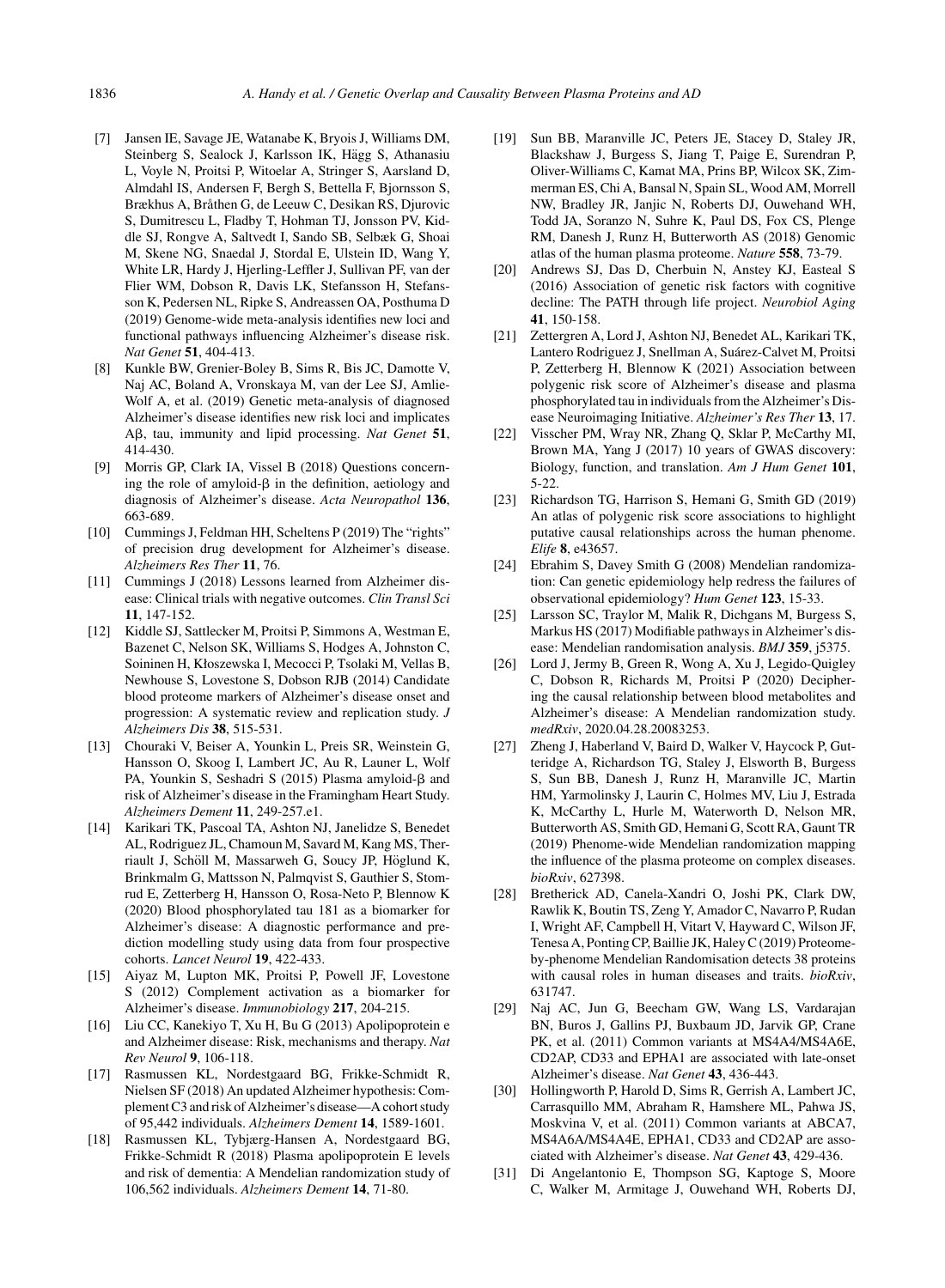Danesh J, Donovan J, Ford I, Henry R, Hunt BJ, Le Huray B, Mehenny S, Miflin G, Green J, Stredder M, Watkins NA, McDermott A, Ronaldson C, Thomson C, Tolkien Z, Williamson L, Allen D, Sambrook J, Hammerton T, Bruce D, Choudry F, Ghevaert C, Johnston K, Kelly A, King A, Mo A, Page L, Richardson P, Senior P, Umrania Y, Wong H, Murphy G, Newland AC, Wheatley K, Greaves M, Turner M, Aziz T, Brain R, Davies C, Turner R, Wakeman P, Dent A, Wakeman A, Anthony B, Bland D, Parrondo W, Vincent H, Weatherill C, Forsyth A, Butterfield C, Wright T, Ellis K, Poynton P, Brooks C, Martin E, Littler L, Williams L, Blair D, Ackerley K, Woods L, Stanley S, Walsh G, Franklin G, Howath C, Sharpe S, Smith D, Botham L, Williams C, Alexander C, Sowerbutts G, Furnival D, Thake M, Patel S, Roost C, Sowerby S, Appleton MJ, Bays E, Bowyer G, Clarkson S, Halson S, Holmes K, Humphries G, Parvin-Cooper L, Towler J, Addy J, Barrass P, Stennett L, Burton S, Dingwall H, Clarke V, Potton M, Bolton T, Daynes M, Spackman S, Momodu A, Fenton J, Muhammed O, Oates N, Peakman T, Ryan C, Spreckley K, Stubbins C, Williams J, Brennan J, Mochon C, Taylor S, Warren K, Mant J, Danesh J (2017) Efficiency and safety of varying the frequency of whole blood donation (INTERVAL): A randomised trial of 45 000 donors. *Lancet* **390**, 2360-2371.

- [32] Choi SW, Mak TSH, O'Reilly PF (2018) A guide to performing Polygenic Risk Score analyses. *bioRxiv* **2**, 416545.
- [33] Harold D, Abraham R, Hollingworth P, Sims R, Gerrish A, Hamshere ML, Pahwa JS, Moskvina V, Dowzell K, Williams A, Jones N, Thomas C, Stretton A, Morgan AR, Lovestone S, Powell J, Proitsi P, Lupton MK, Brayne C, Rubinsztein DC, Gill M, Lawlor B, Lynch A, Morgan K, Brown KS, Passmore PA, Craig D, McGuinness B, Todd S, Holmes C, Mann D, Smith AD, Love S, Kehoe PG, Hardy J, Mead S, Fox N, Rossor M, Collinge J, Maier W, Jessen F, Schürmann B, Heun R, Van Den Bussche H, Heuser I, Kornhuber J, Wiltfang J, Dichgans M, Frölich L, Hampel H, Hüll M, Rujescu D, Goate AM, Kauwe JSK, Cruchaga C, Nowotny P, Morris JC, Mayo K, Sleegers K, Bettens K, Engelborghs S, De Deyn PP, Livingston G, Bass NJ, Gurling H, McQuillin A, Gwilliam R, Deloukas P, Al-Chalabi A, Shaw CE, Tsolaki M, Singleton AB, Guerreiro R, Muhleisen ¨ TW, Nöthen MM, Moebus S, Jöckel KH, Klopp N, Wichmann HE, Carrasquillo MM, Pankratz VS, Younkin SG, O'Donovan M, Owen MJ, Williams J (2009) Genomewide association study identifies variants at CLU and PICALM associated with Alzheimer's disease. *Nat Genet* **41**, 1088-1093.
- [34] Alzheimer's Disease Neuroimaging Initiative. [http://ad](http://adni.loni.usc.edu/) ni.loni.usc.edu/
- [35] Lovestone S, Francis P, Kloszewska I, Mecocci P, Simmons A, Soininen H, Spenger C, Tsolaki M, Vellas B, Wahlund LO, Ward M (2009) AddNeuroMed - The European collaboration for the discovery of novel biomarkers for Alzheimer's disease. *Ann N Y Acad Sci* **1180**, 36-46.
- [36] Sattlecker M, Kiddle SJ, Newhouse S, Proitsi P, Nelson S, Williams S, Johnston C, Killick R, Simmons A, Westman E, Hodges A, Soininen H, Kłoszewska I, Mecocci P, Tsolaki M, Vellas B, Lovestone S, Dobson RJB (2014) Alzheimer's disease biomarker discovery using SOMAscan multiplexed protein technology. *Alzheimers Dement* **10**, 724-734.
- [37] Coleman JRI, Euesden J, Patel H, Folarin AA, Newhouse S, Breen G (2016) Quality control, imputation and analysis of genome-wide genotyping data from the Illumina HumanCoreExome microarray. *Brief Funct Genomics* **15**, 298-304.
- [38] Choi SW, O'Reilly PF (2019) PRSice-2: Polygenic Risk Score software for biobank-scale data. *Gigascience* **8**, giz082.
- [39] Lee SH, Goddard ME, Wray NR, Visscher PM (2012) A better coefficient of determination for genetic profile analysis. *Genet Epidemiol* **36**, 214-224.
- [40] Dementia Statistics Hub. Prevalence by age in the UK. [https://www.dementiastatistics.org/statistics/prevalence](https://www.dementiastatistics.org/statistics/prevalence-by-age-in-the-uk/)by-age-in-the-uk/
- [41] Farrer LA, Cupples LA, Haines JL, Hyman B, Kukull WA, Mayeux R, Myers RH, Pericak-Vance MA, Risch N, Van Duijn CM (1997) Effects of age, sex, and ethnicity on the association between apolipoprotein E genotype and Alzheimer disease: A meta-analysis. *J Am Med Assoc* **278**, 1349-1356.
- [42] Viechtbauer W (2010) Conducting meta-analyses in R with the metafor. *J Stat Softw* **36**, 1-48.
- [43] Hemani G, Zheng J, Elsworth B, Wade KH, Haberland V, Baird D, Laurin C, Burgess S, Bowden J, Langdon R, Tan VY, Yarmolinsky J, Shihab HA, Timpson NJ, Evans DM, Relton C, Martin RM, Davey Smith G, Gaunt TR, Haycock PC (2018) The MR-base platform supports systematic causal inference across the human phenome. *Elife* **7**, e34408.
- [44] Davies NM, Holmes M V, Davey Smith G (2018) Reading Mendelian randomisation studies: A guide, glossary, and checklist for clinicians. *BMJ* **362**, k601.
- [45] Verbanck M, Chen CY, Neale B, Do R (2018) Detection of widespread horizontal pleiotropy in causal relationships inferred from Mendelian randomization between complex traits and diseases. *Nat Genet* **50**, 693-698.
- [46] Van Der Harst P, Verweij N (2018) Identification of 64 novel genetic loci provides an expanded view on the genetic architecture of coronary artery disease. *Circ Res* **122**, 433-443.
- [47] Ashton NJ, Nevado-Holgado AJ, Barber IS, Lynham S, Gupta V, Chatterjee P, Goozee K, Hone E, Pedrini S, Blennow K, Schöll M, Zetterberg H, Ellis KA, Bush AI, Rowe CC, Villemagne VL, Ames D, Masters CL, Aarsland D, Powell J, Lovestone S, Martins R, Hye A (2019) A plasma protein classifier for predicting amyloid burden for preclinical Alzheimer's disease. *Sci Adv* **5**, eaau7220.
- [48] Shen L, Liao L, Chen C, Guo Y, Song D, Wang Y, Chen Y, Zhang K, Ying M, Li S, Liu Q, Ni J (2017) Proteomics analysis of blood serums from Alzheimer's disease patients using iTRAQ labeling technology. *J Alzheimers Dis* **56**, 361-378.
- [49] Kitamura Y, Usami R, Ichihara S, Kida H, Satoh M, Tomimoto H, Murata M, Oikawa S (2017) Plasma protein profiling for potential biomarkers in the early diagnosis of Alzheimer's disease. *Neurol Res* **39**, 231-238.
- [50] Brown MS, Kovanen PT, Goldstein JL (1981) Regulation of plasma cholesterol by lipoprotein receptors. *Science* **212**, 628-635.
- [51] Notkola I-L, Sulkava R, Pekkanen J, Erkinjuntti T, Ehnholm C, Kivinen P, Tuomilehto J, Nissinen A (1998) Serum total cholesterol, apolipoprotein E epsilon 4 allele, and Alzheimer's disease. *Neuroepidemiology* **17**, 14-20.
- [52] Kivipelto M, Helkala EL, Laakso MP, Hänninen T, Hallikainen M, Alhainen K, Iivonen S, Mannermaa A, Tuomilehto J, Nissinen A, Soininen H (2002) Apolipoprotein E  $\varepsilon$ 4 allele, elevated midlife total cholesterol level, and high midlife systolic blood pressure are independent risk factors for late-life Alzheimer disease. *Ann Intern Med* **137**, 149-155.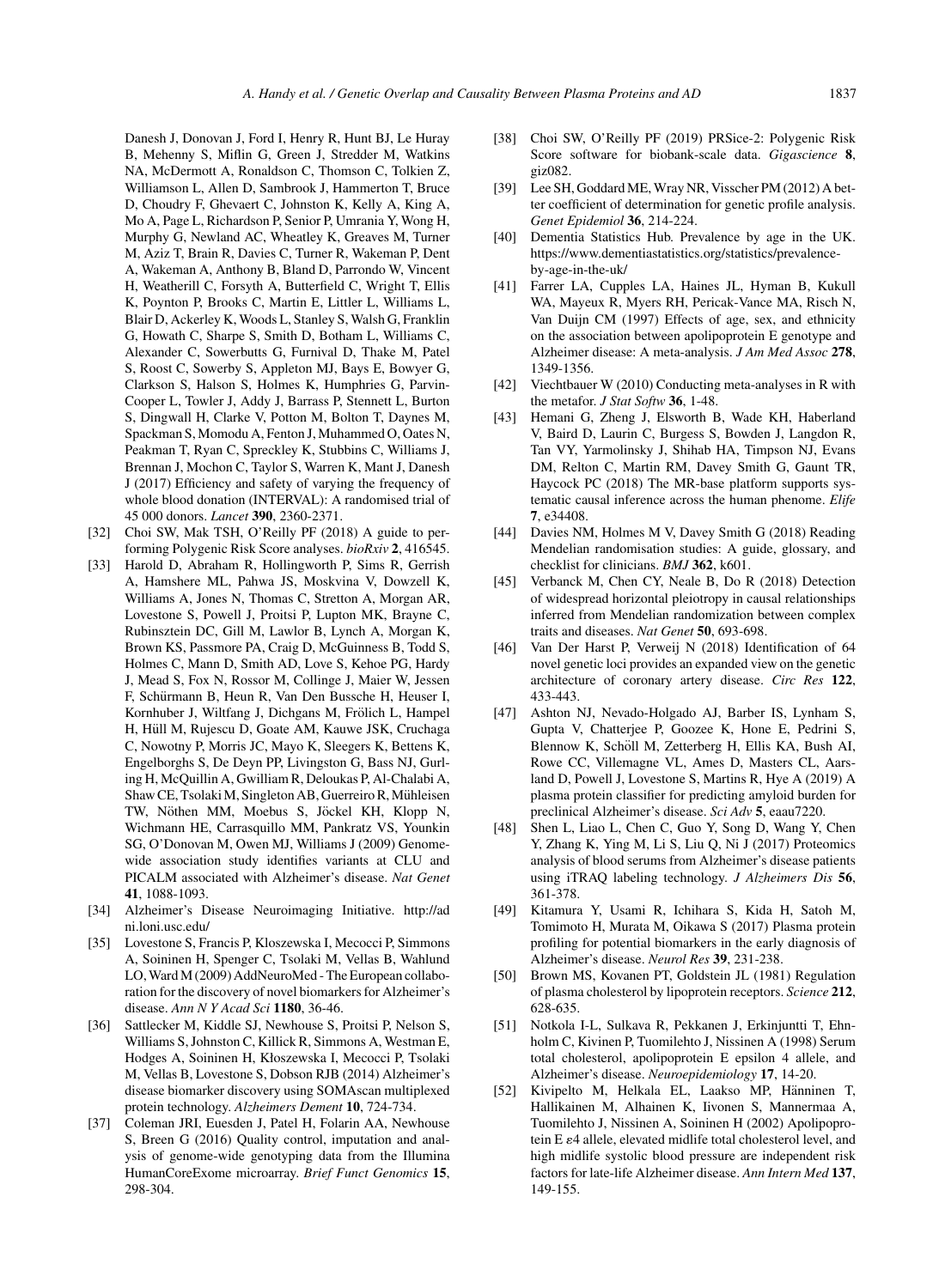- [53] Reitz C, Tang MX, Schupf N, Manly JJ, Mayeux R, Luchsinger JA (2010) Association of higher levels of highdensity lipoprotein cholesterol in elderly individuals and lower risk of late-onset Alzheimer disease. *Arch Neurol* **67**, 1491-1497.
- [54] Heppner FL, Ransohoff RM, Becher B (2015) Immune attack: The role of inflammation in Alzheimer disease. *Nat Rev Neurosci* **16**, 358-372.
- [55] McFadyen JD, Kiefer J, Braig D, Loseff-Silver J, Potempa LA, Eisenhardt SU, Peter K (2018) Dissociation of Creactive protein localizes and amplifies inflammation: Evidence for a direct biological role of C-reactive protein and its conformational changes. *Front Immunol* **9**, 1351.
- [56] Schmidt R, Schmidt H, Curb JD, Masaki K, White LR, Launer LJ (2002) Early inflammation and dementia: A 25 year follow-up of the Honolulu-Asia Aging Study. *Ann Neurol* **52**, 168-174.
- [57] O'Bryant SE, Waring SC, Hobson V, Hall JR, Moore CB, Bottiglieri T, Massman P, Diaz-Arrastia R (2010) Decreased C-reactive protein levels in Alzheimer disease. *J Geriatr Psychiatry Neurol* **23**, 49-53.
- [58] Østergaard SD, Mukherjee S, Sharp SJ, Proitsi P, Lotta LA, Day F, Perry JRB, Boehme KL, Walter S, Kauwe JS, et al. (2015) Associations between potentially modifiable risk factors and Alzheimer disease: A Mendelian randomization study. *PLoS Med* **12**, e1001841.
- [59] Proitsi P, Lupton MK, Velayudhan L, Newhouse S, Fogh I, Tsolaki M, Daniilidou M, Pritchard M, Kloszewska I, Soininen H, Mecocci P, Vellas B, Williams J, Harold D, Sims R, Gerrish A, Chapman J, Escott-Price V, Abraham R, Hollingworth P, Hamshere M, Singh Pahwa J, Dowzell K, Williams A, Jones N, Thomas C, Stretton A, Morgan A, Williams K, Lovestone S, Powell J, Proitsi P, Lupton MK, Brayne C, Rubinsztein DC, Gill M, Lawlor B, Lynch A, Morgan K, Brown K, Passmore P, Craig D, Mcguinness B, Johnston JA, Todd S, Holmes C, Mann D, Smith AD, Love S, Kehoe PG, Hardy J, Guerreiro R, Singleton A, Mead S, Fox N, Rossor M, Collinge J, Maier W, Jessen F, Heun R, Schürmann B, Ramirez A, Becker T, Herold C, Lacour A, Drichel D, Van Den Bussche H, Heuser I, Kornhuber J, Wiltfang J, Dichgans M, Frölich L, Hampel H, Hüll M, Rujescu D, Goate A, Kauwe JSK, Cruchaga C, Nowotny P, Morris JC, Mayo K, Livingston G, Bass NJ, Gurling H, Mcquillin A, Gwilliam R, Deloukas P, Nöthen MM, Holmans P, O'Donovan M, Owen MJ, Williams J, Stewart R, Sham P (2014) Genetic predisposition to increased blood cholesterol and triglyceride lipid levels and risk of Alzheimer disease: A Mendelian randomization analysis. *PLoS Med* **11**, e1001713.
- [60] Zhang X, Tian Q, Liu D, Geng T, Xu X, Ge S, Zheng D, Wu L, Song M, Hou H, Wang W, Wang Y (2020) Causal association of circulating cholesterol levels with dementia: A mendelian randomization meta-analysis. *Transl Psychiatry* **10**, 145.
- [61] Rasmussen KL (2016) Plasma levels of apolipoprotein E, APOE genotype and risk of dementia and ischemic heart disease: A review. *Atherosclerosis* **255**, 145-155.
- [62] Jeon SG, Cha MY, Kim J il, Hwang TW, Kim KA, Kim TH, Song KC, Kim JJ, Moon M (2019) Vitamin D-binding protein-loaded PLGA nanoparticles suppress Alzheimer's disease-related pathology in 5XFAD mice. *Nanomedicine* **17**, 297-307.
- [63] Zhang H, Wang T, Han Z, Wang L, Zhang Y, Wang L, Liu G (2020) Impact of vitamin D binding protein levels on Alzheimer's disease: A Mendelian randomization study. *J Alzheimers Dis* **74**, 991-998.
- [64] Larsson SC, Traylor M, Markus HS, Michaëlsson K (2018) Serum parathyroid hormone, 25-hydroxyvitamin D, and risk of Alzheimer's disease: A mendelian randomization study. *Nutrients* **10**, 1243.
- [65] Doré S, Kar S, Quirion R (1997) Insulin-like growth factor I protects and rescues hippocampal neurons against -amyloid- and human amylin-induced toxicity. *Proc Natl Acad SciUSA* **94**, 4772-4777.
- [66] McGrath ER, Himali JJ, Levy D, Conner SC, DeCarli CS, Pase MP, Courchesne P, Satizabal CL, Vasan RS, Beiser AS, Seshadri S (2019) Circulating IGFBP-2: A novel biomarker for incident dementia. *Ann Clin Transl Neurol* **6**, 1659-1670.
- [67] Pietzner M, Wheeler E, Carrasco-Zanini J, Raffler J, Kerrison ND, Oerton E, Auyeung VP, Luan an, Finan C, Casas JP, Williams SA, Kastenmüller G, Ralser M, Gamazon ER, Wareham J, Hingorani AD, Langenberg C (2020) Genetic architecture of host proteins interacting with SARS-CoV-2 1 2. *bioRxiv*, 2020.07.01.182709.
- [68] Yengo L, Sidorenko J, Kemper K, Zheng Z, Wood A, Weedon M, Frayling T, Hirschhorn J, Yang J, Visscher P; GIANT Consortium (2018) Meta-analysis of genome-wide association studies for height and body mass index in ∼700,000 individuals of European ancestry. *Hum Mol Genet* **27**, 3641-3649.
- [69] Xue A, Wu Y, Zhu Z, Zhang F, Kemper KE, Zheng Z, Yengo L, Lloyd-Jones LR, Sidorenko J, Wu Y, Agbessi M, Ahsan H, Alves I, Andiappan A, Awadalla P, Battle A, Beutner F, Bonder MJJ, Boomsma D, Christiansen M, Claringbould A, Deelen P, Esko T, Fave MJ, Franke L, Frayling ´ T, Gharib S, Gibson G, Hemani G, Jansen R, Kähönen M, Kalnapenkis A, Kasela S, Kettunen J, Kim Y, Kirsten H, Kovacs P, Krohn K, Kronberg-Guzman J, Kukushkina V, Kutalik Z, Lee B, Lehtimaki T, Loeffler M, Marigorta ¨ UM, Metspalu A, Milani L, Müller-Nurasyid M, Nauck M, Nivard M, Penninx B, Perola M, Pervjakova N, Pierce B, Powell J, Prokisch H, Psaty B, Raitakari O, Ring S, Ripatti S, Rotzschke O, Ruëger S, Saha A, Scholz M, Schramm K, Seppälä I, Stumvoll M, Sullivan P, Teumer A, Thiery J, Tong L, Tonjes A, van Dongen J, van Meurs J, Verlouw J, ¨ Völker U, Võsa U, Yaghootkar H, Zeng B, McRae AF, Visscher PM, Zeng J, Yang J (2018) Genome-wide association analyses identify 143 risk variants and putative regulatory mechanisms for type 2 diabetes. *Nat Commun* **9**, 2941.
- [70] Howard DM, Adams MJ, Clarke TK, Hafferty JD, Gibson J, Shirali M, Coleman JRI, Hagenaars SP, Ward J, Wigmore EM, Alloza C, Shen X, Barbu MC, Xu EY, Whalley HC, Marioni RE, Porteous DJ, Davies G, Deary IJ, Hemani G, Berger K, Teismann H, Rawal R, Arolt V, Baune BT, Dannlowski U, Domschke K, Tian C, Hinds DA, Trzaskowski M, Byrne EM, Ripke S, Smith DJ, Sullivan PF, Wray NR, Breen G, Lewis CM, McIntosh AM (2019) Genome-wide meta-analysis of depression identifies 102 independent variants and highlights the importance of the prefrontal brain regions. *Nat Neurosci* **22**, 343-352.
- [71] Visscher PM, Brown MA, McCarthy MI, Yang J (2012) Five years of GWAS discovery. *Am J Hum Genet* **90**, 7-24.
- [72] Manolio TA, Collins FS, Cox NJ, Goldstein DB, Hindorff LA, Hunter DJ, McCarthy MI, Ramos EM, Cardon LR, Chakravarti A, Cho JH, Guttmacher AE, Kong A, Kruglyak L, Mardis E, Rotimi CN, Slatkin M, Valle D, Whittemore AS, Boehnke M, Clark AG, Eichler EE, Gibson G, Haines JL, MacKay TFC, McCarroll SA, Visscher PM (2009) Finding the missing heritability of complex diseases.*Nature* **461**, 747-753.